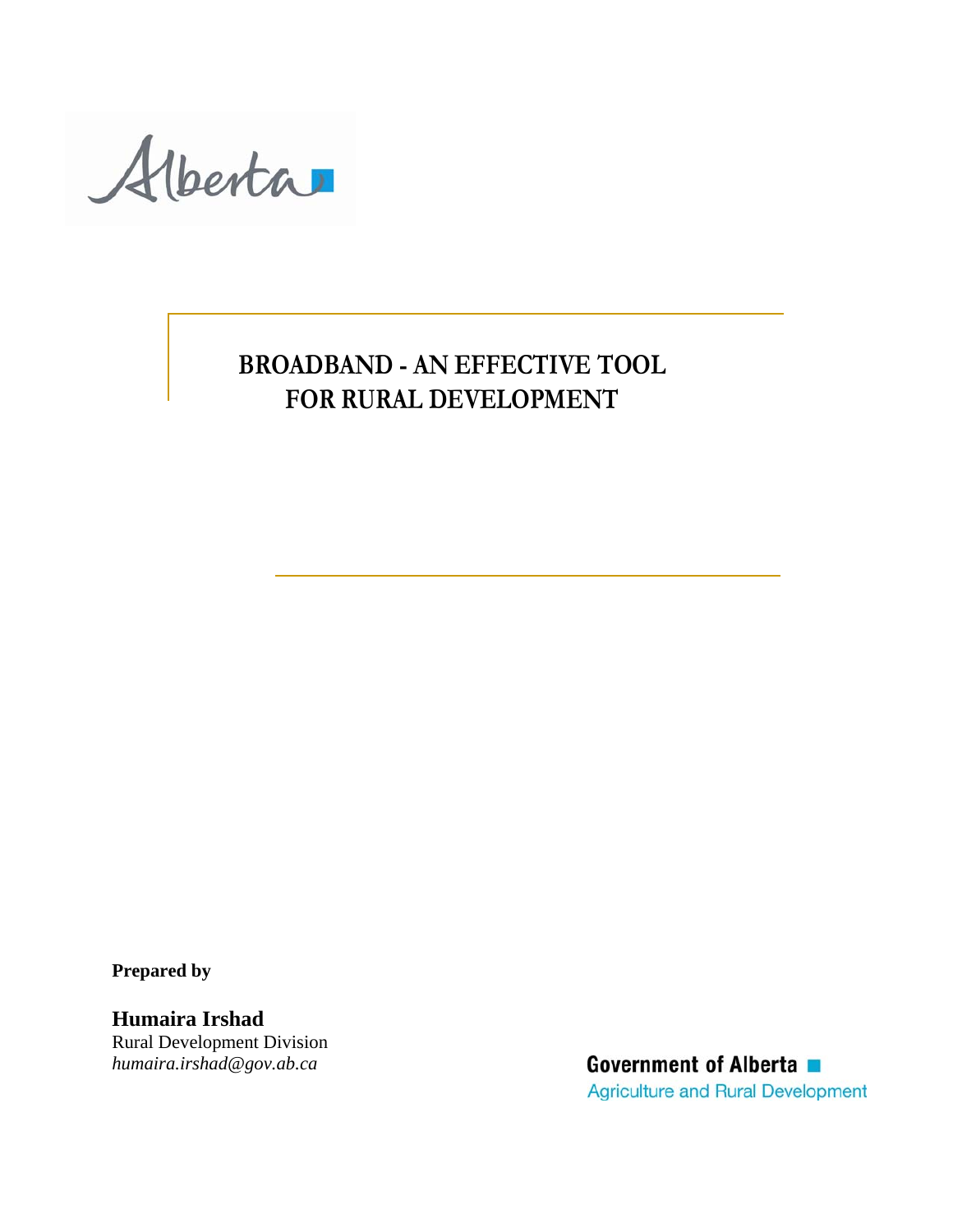|            | $\overline{2}$ |
|------------|----------------|
|            | 3              |
|            | 3              |
|            | $\overline{4}$ |
|            | $\tau$         |
|            | $\overline{7}$ |
|            | 9              |
|            | 13             |
|            | 20             |
| References |                |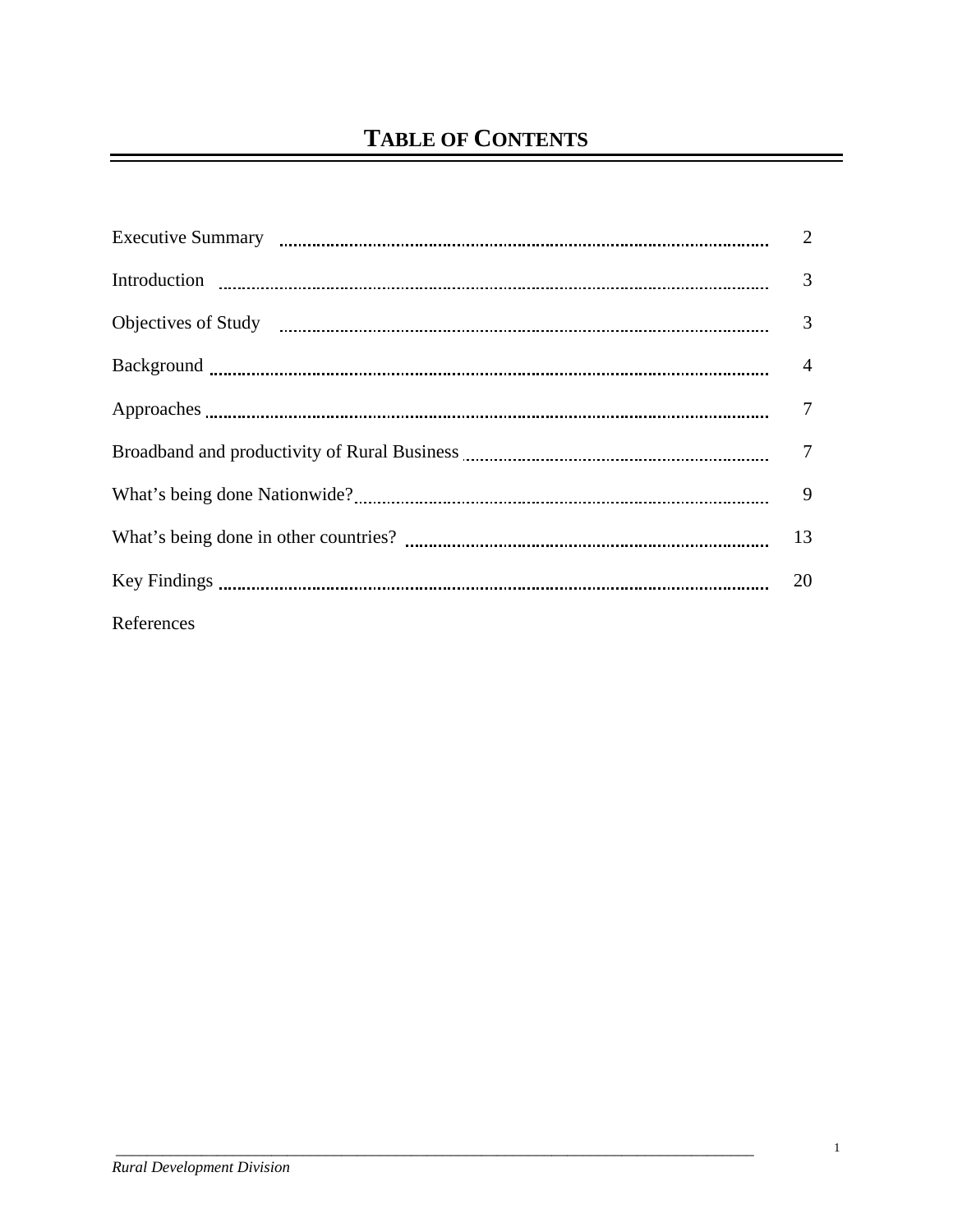### **EXCECUTIVE SUMMARY**

This report encompasses information on the importance and development of broadband and a variety of approaches to enhance its usage. Recently, broadband has evolved from being a luxury to an essential type of infrastructure for business development, banking, communication, health care, education, tourism and entertainment. Access to the internet at broadband speeds has now become a necessary tool for engagement in the modern economy and culture.

Across the globe, broadband applications and services are revolutionizing business, prompting economic development and increasing productivity. Many jurisdictions are implementing broadband networks for socio-economic development.

Broadband leaders suggest that the usage and development of broadband among the rural communities can be enhanced by various means. These include creating awareness and educating the community about the benefits of broadband service. The other option is through aggregating demand within the community to make service profitable for broadband providers. Promoting partnerships among community organizations and institutions is also a way of broadband deployment. This could be supplemented through the provision of incentives to local providers, community organizations, nonprofit organizations and co-ops to encourage local and public ownership. Technology training is a necessary component for adoption and deployment of broadband in rural communities.

The findings of various studies have indicated that broadband deployment had a significant impact on rural economies, businesses, consumers and socio-cultural life. A study conducted in 2005 in Churchill, Manitoba and Parrsboro, Nova Scotia showed an overall positive return on investment of broadband. Alberta SuperNet has established an exciting environment for telecommunication and high-speed application business opportunities throughout the province. Moreover, broadband capabilities have provided many rural Alberta businesses with the opportunity to expand their marketing, service and production horizons. The City of Ottawa identified broadband as an economic enabler and adopted a Multi-Pronged Broadband Strategy.

Development of a community of broadband users requires more time, support, and investment than is usually anticipated. Public access sites (e.g., tele-cottages and libraries) demonstrate a growing rather than declining demand in broadband-rich areas. The best community developments are led by the community itself – specifically those local early adopters and champions – and not by outside enthusiasts or technologists. E-learning is a growing market but e-shopping, communications and entertainments are the primary drivers of domestic broadband take-up.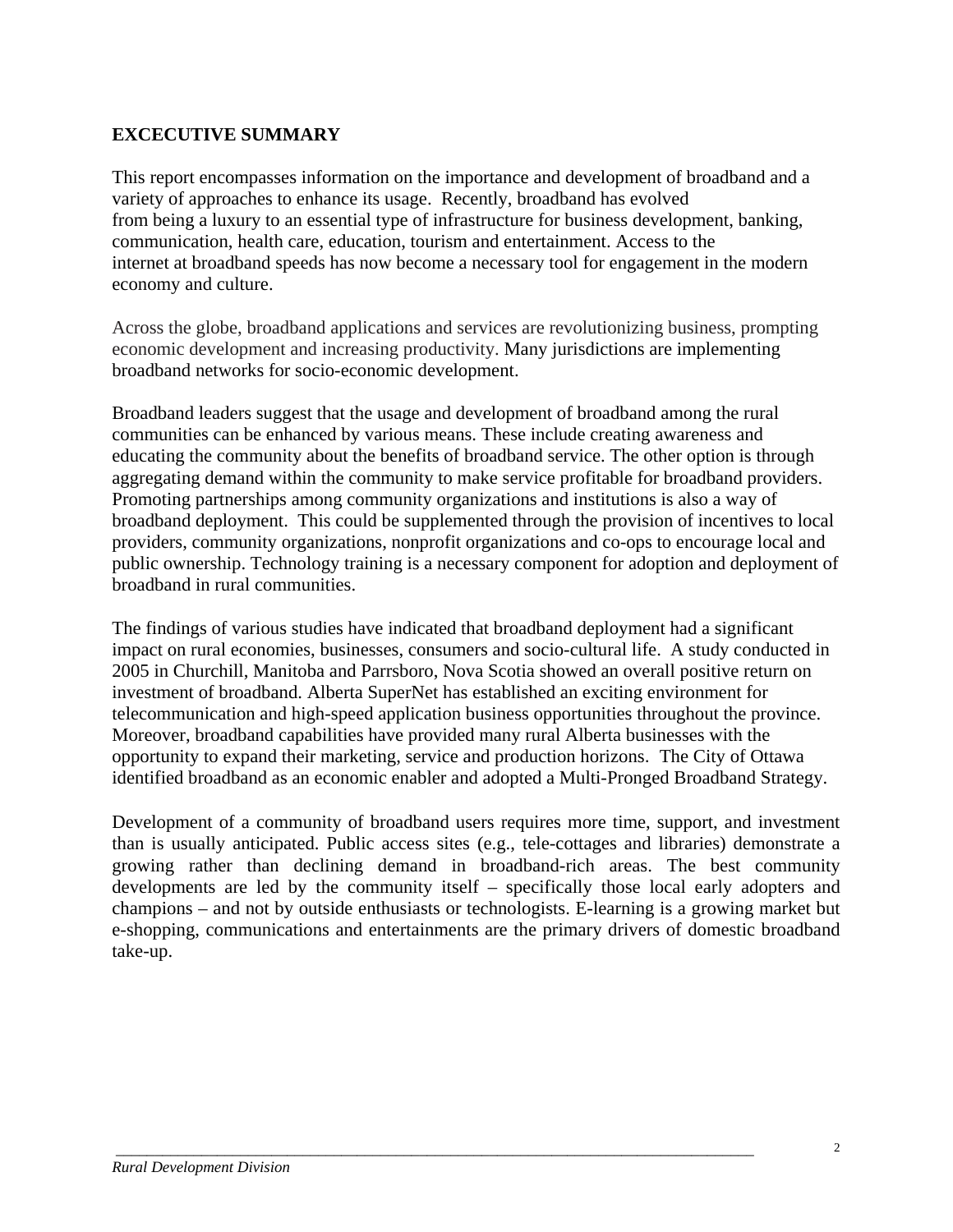### **1. INTRODUCTION**

Broadband technologies offer the potential to overcome many unique challenges and traditional limitations that characterize the rural economy, particularly those associated with distance and access. Citizens of rural and remote areas have similar needs to those of urban areas, but are disadvantaged in a number of ways. For example, low population density means a lower taxation base to support essential services; geographical remoteness means transportation difficulties; distance from markets can be a disincentive to new business growth; finally, remoteness usually means a lack of access to education, training and professional updating. Economic diversification is considered a key survival mechanism for many rural communities, and high-speed network access offers opportunities for tele-work, call-centre operations, and other distance-neutral applications and services.

In a very short period of time, Broadband has evolved from being a luxury to an essential type of infrastructure for business, effective and fast communication health care, education and government. Access to the Internet at broadband speeds and capabilities has become a necessary tool for engagement in the modern economy and culture.

Today, all levels of government increasingly consider broadband access to be a virtual necessity – as important to a community's economic and social well-being as roads or electricity. In the absence of broadband access, economic development within the county and the provision of services to residents is seriously impaired. As the private and public sector increasingly move to more self-service, lower-cost solutions, and utilize quick response communication vehicles which provide easier and more transparent access to information, both the Internet and technology has become the cornerstone for such initiatives. The access of Broadband helps promote equal opportunities for everyone. After getting connection, their geographic location becomes less of a barrier to social and economic inclusion. This can make it easier for people to live and work in rural areas– supporting local development, avoiding unnecessary migration and improving national socio-geographic structures.

#### **2. OBJECTIVE OF STUDY**

The main objectives of the study are as follows:

- To provide information on why broadband is important;
- Provide insight into how broadband usage can be increased; and

 *\_\_\_\_\_\_\_\_\_\_\_\_\_\_\_\_\_\_\_\_\_\_\_\_\_\_\_\_\_\_\_\_\_\_\_\_\_\_\_\_\_\_\_\_\_\_\_\_\_\_\_\_\_\_\_\_\_\_\_\_\_\_\_\_\_\_\_\_\_\_\_\_\_\_\_\_\_\_\_\_\_\_* 

• Research broadband development in other jurisdictions.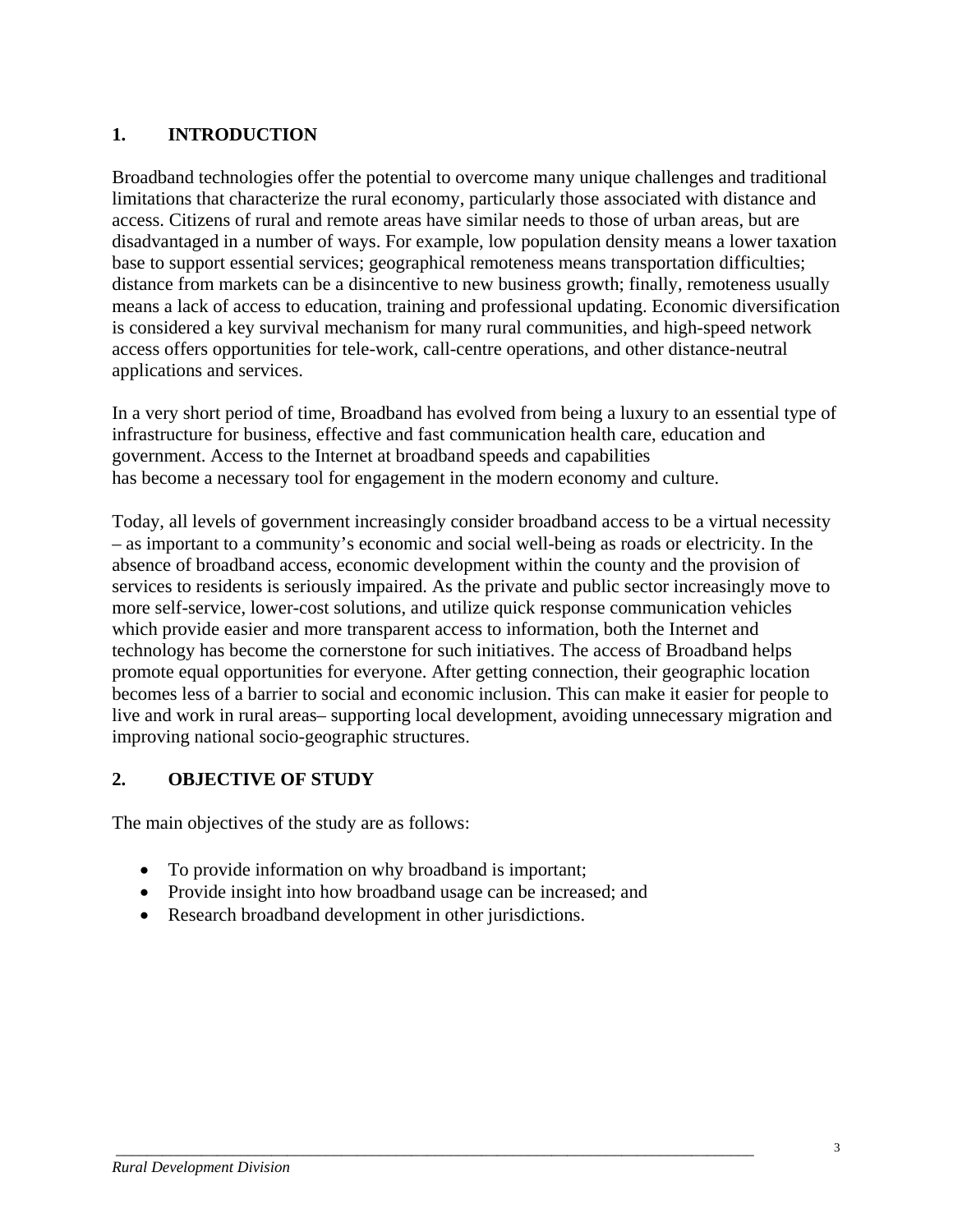### **3. BACKGROUND**

### **(i) What is broadband?**

The term "broadband" refers to any technology that transmits data across at high speed and is "always on" as compared with a dialup system that must be connected each time a user wishes to access. Broadband system has a two-way stream of data: upstream for sending data and downstream for receiving data.

Broadband services are most often delivered by telephone companies on digital subscriber line (DSL) systems using conventional phone lines and by cable television providers over coaxial cable lines in different countries. In some locations, "wired" systems such as fiber optic cable and broadband over power line services are offered. There is increasing competition from "wireless" providers who deliver services either from towers or through satellite system to a receiver at end user locations. Wireless system can be terrestrial or "fixed" which provide broadband to fixed location such as home or business, or mobile for use with handled devices. Broadband enables new and improved services including enhanced public services, improved business productivity and competitiveness, and new forms of entertainment. These resources, services, and products include, but are not limited to:

a) *Education, Culture, and Entertainment*: Broadband can overcome geographical and financial barriers to provide access to a wide range services. For example, secondary and post secondary educational applications (real-time interaction, shared curriculum and distance learning) cultural and recreational opportunities and resources.

*b) Tele-health and Tele-medicine:* Broadband can facilitate provision of medical care to unserved and underserved populations through remote diagnosis, treatment, real-time patient monitoring, consultations with specialists and e-records.

*c) Economic Development/E-Commerce:* Broadband can promote economic development and revitalization through electronic commerce. (e-commerce) by creating new jobs and attracting new industries as well as providing access to regional, national, and worldwide markets.

*d) Electronic Government (E-Government):* Electronic government can help streamline people's interaction with government agencies, and provide information about government policies, procedures, benefits, and programs.

*e) Public Safety and Homeland Security:* Broadband can help protect the public by facilitating and promoting public safety information and procedures, including, early warning/public alert systems and disaster preparation programs, remote security monitoring and real time security background checks.

*f) Innovative Applications:* Broadband provides easier access to newer telecommunications technologies such as video conferencing, Voice over Internet Protocol (VoIP), which allows voice communication using the Internet.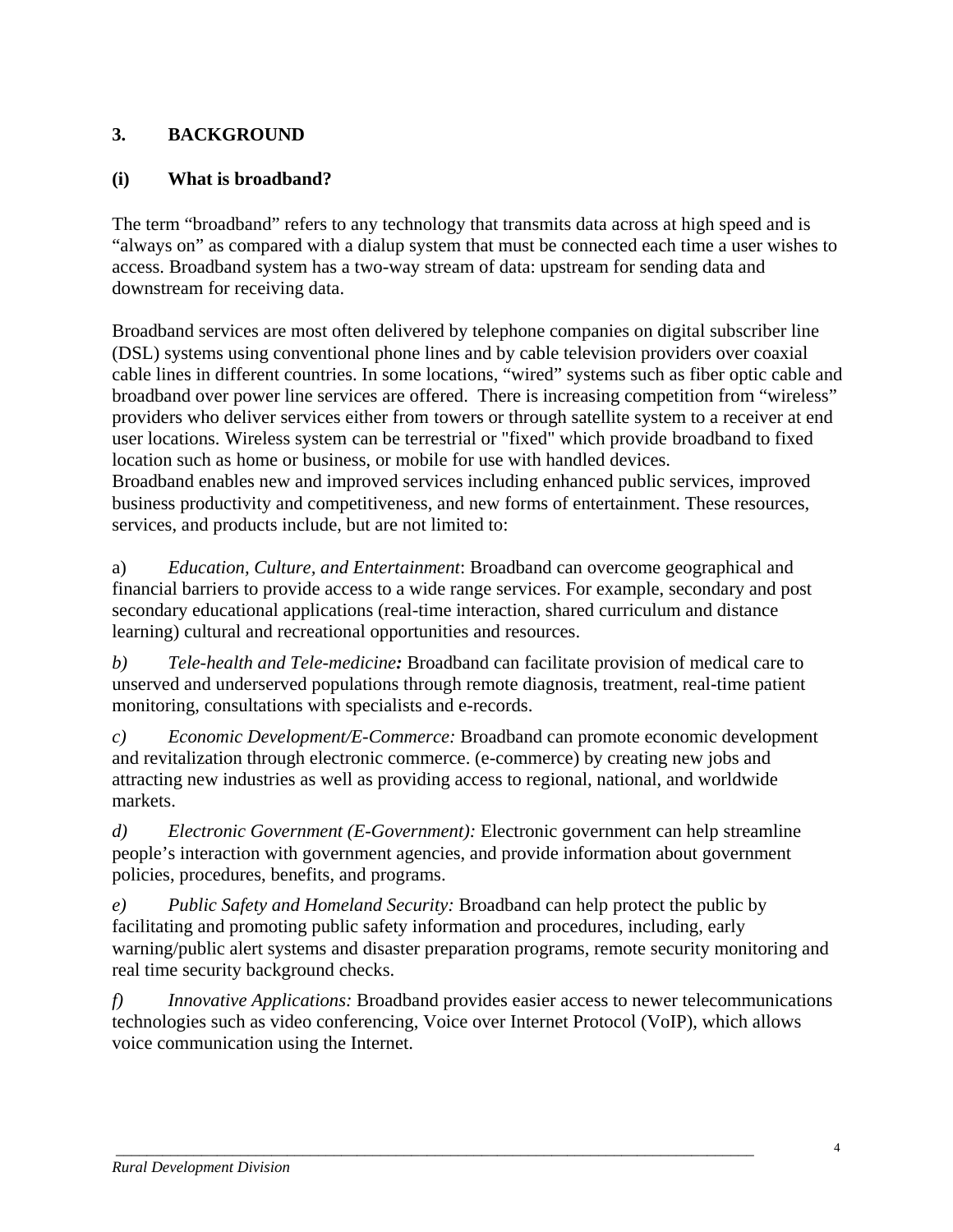### **(ii) Usage of broadband in rural areas?**

As more and more transactions (social as well as business; dealings with statutory bodies along with commercial transactions) become internet-based, broadband presents a wide range of opportunities for rural areas. Recent surveys of broadband usage identified the following as some of the more common uses of the internet:

| - Social benefits                       | - Shopping                                 |
|-----------------------------------------|--------------------------------------------|
| - Business                              | - Blogging                                 |
| - Sharing files (including photographs) | - Education (secondary and post secondary) |
| - Online banking                        | - Paying bills                             |

- developing own website  $\sim$  Joining/participating in an online community
- Entertainment games, surfing, sports results, music and live broadcasts
- research (a job, a product, a homework exercise, work opportunities, education, family history/genealogy, etc)
- accessing information on rights and entitlements or information on statutory services

Some of the areas in which broadband and internet-based services could have an impact in remote rural areas include the following:

#### *a) Goods and Services*

At a basic level, access to many goods and services is greatly facilitated by having broadband access. The range of goods and services that can be accessed is greatly increased. Furthermore the price paid for such goods and services is often much more competitive when on-line channels are used for purchases (e.g. booking flights online). Some goods and services (such as low-cost flights) can only be accessed through broadband. In the context of services such as banking being withdrawn from more remote areas and with post office services continually under threat, the availability of online banking and bill-paying to people living in remote areas becomes a necessity rather than an optional extra.

#### *b) Social benefits*

Outward migration has always been a feature of remote rural communities. Staying in touch with friends and family can be greatly facilitated by internet access. Email is just one option here. Others include facilities for online chat, and Voice-Over-Internet Protocol (VOIP). Sharing of content-rich material (photographs, video images) necessitates good internet bandwidth at reasonable cost.

#### *c) Care and the aged*

In the context of the older age profile of many rural areas, it is interesting to note that the EU program (A European Information Society for growth and employment) identifies a flagship initiative entitled "Caring for people in an ageing society". The aim of this initiative is to explore solutions for "Ambient Assisted Living", to extend the time older people can live independently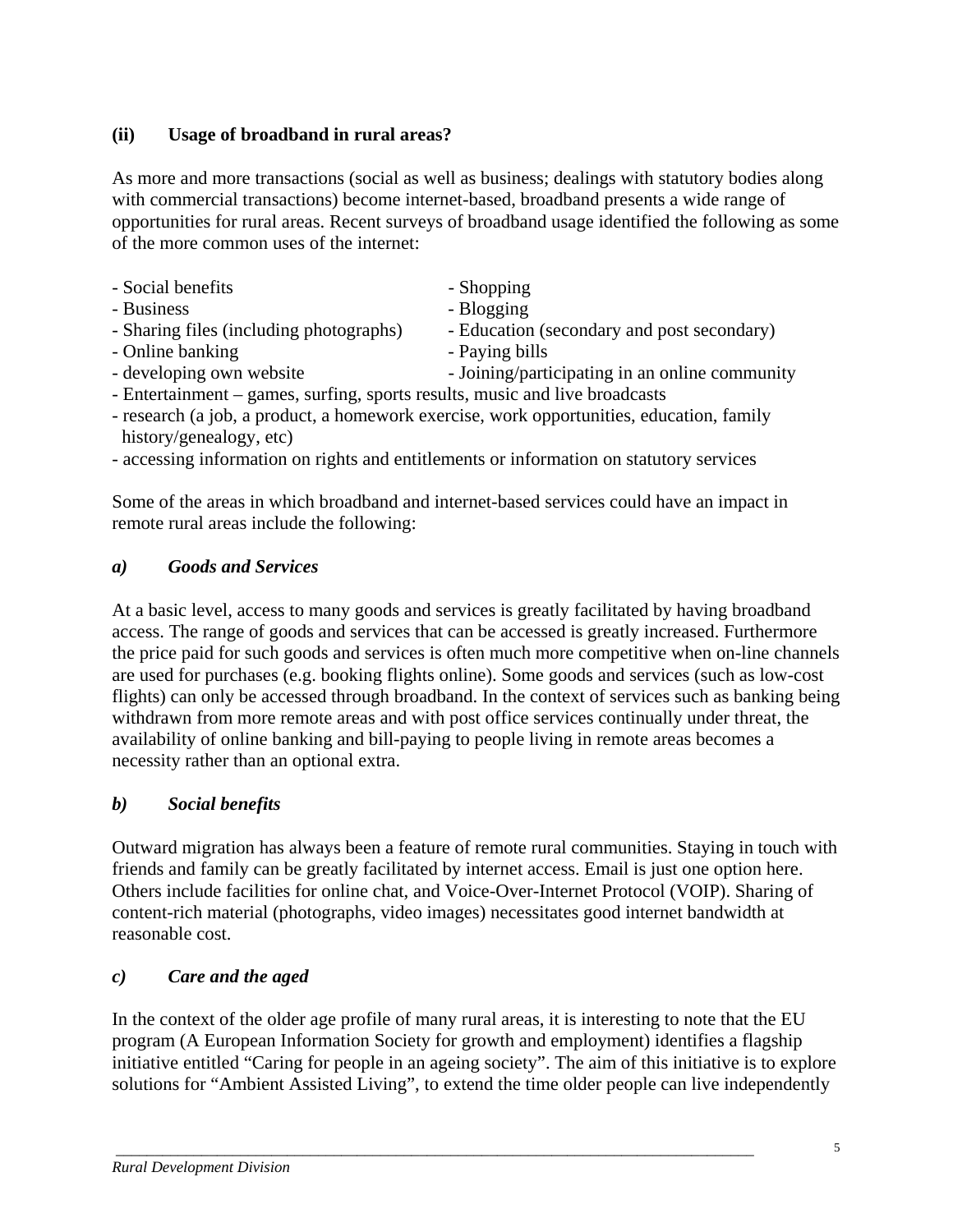in their homes (supporting their daily activities, health and security)." Always-on" internet connection is a key tool necessary for this initiative. Studies have shown that the elderly, people with less education, and lower income groups, all over represented in rural areas, tend to subscribe less often to broadband services at home.

### *d) Tourism*

Tourism is one of the big success stories of the broadband. Broadband gives communities the means to set up and maintain a website promoting their area. A simple description of an area, along with a bit about its history, photographs of community and contact details, for local amenities can be a tremendously effective way of encouraging visitors. It could also promote local businesses to community members.

Although there is inadequate information on broadband availability to rural consumers, the data is available on adoption and use in USA. The National Telecommunication and Information Administration (NTIA) in its recent Network Nation Report estimated that 38.3 % of rural households subscribe to broadband services, compared to 58.3 % of urban households.

#### **(iii) What can increase the usage rate among rural communities?**

Many rural people lack basic knowledge about computers and the Internet. A broadband network serves the community best when all residents understand the necessity of computer literacy in today's society as well as the ways in which broadband access will open the doors to increased opportunities. It has been recognized that education and training efforts can involve increased costs of the broadband network, but that training programs can themselves generate economic opportunities and growth.

The following steps can increase broadband usage:

- Engage existing government and nonprofit organizations that are prepared and/or willing to provide training, such as senior's centers, youth centers, schools/adult education facilities, and libraries.
- Taking full advantage of an area's technology resources and incorporate volunteers, whenever possible.
- Utilizing Municipal-business partnerships, including technology companies, technology entrepreneurs, and students, into neighborhoods, schools, and community organizations where they can educate and assist underserved communities.

Whenever possible, training programs should emphasize small group instruction and peer-topeer teaching methods.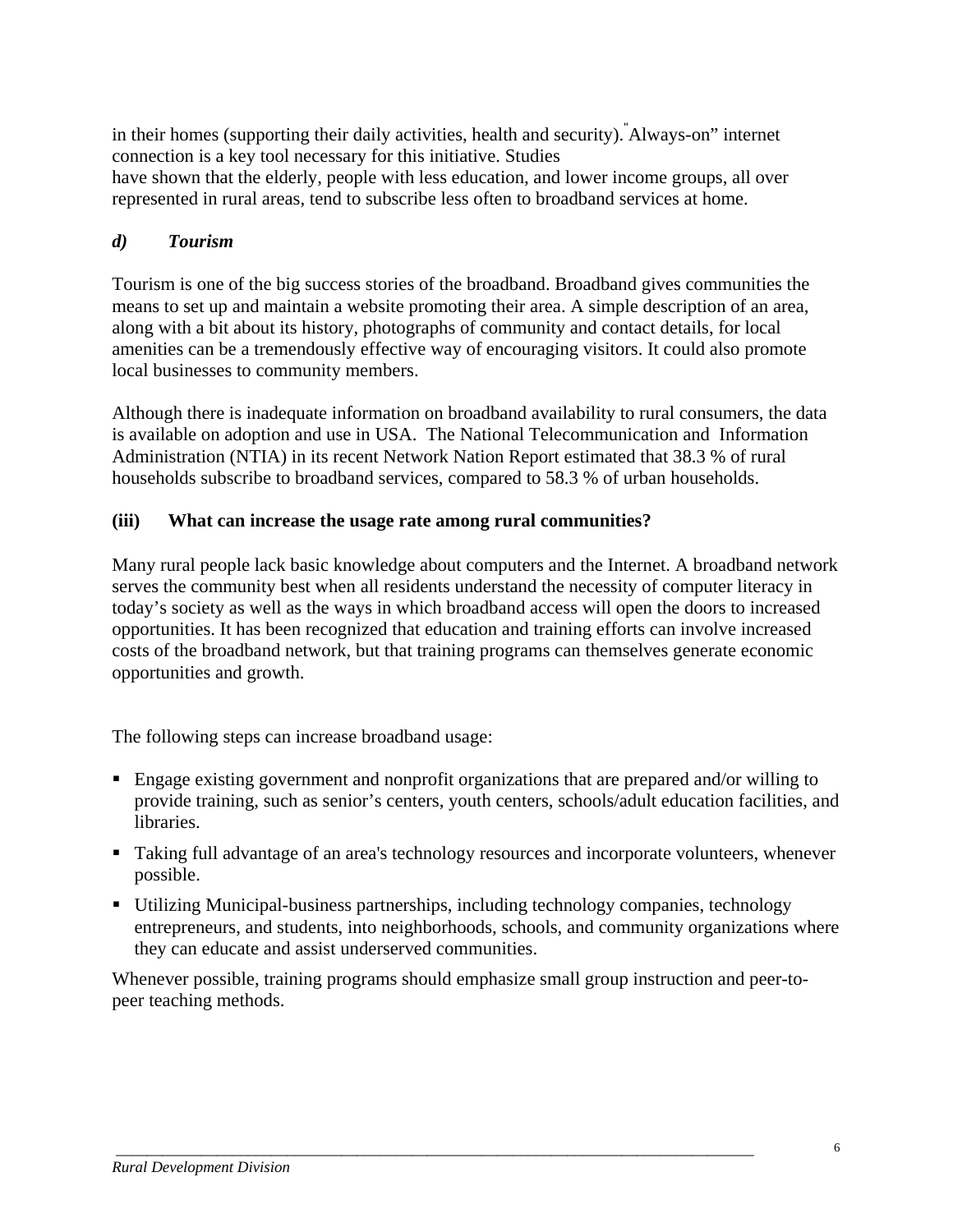### **4. Approaches**

One of the great challenges of broadband is to provide service to potential customers such as farmers, ranchers, low [population density](http://en.wikipedia.org/wiki/Population_density) areas*,* and small towns with topographical barriers and greater geographical distances. In attempting to address these challenges, some rural communities have found it helpful to develop a strategic plan for broadband deployment that includes creating a comprehensive business proposal to broadband providers. Such a plan, for example, could demonstrate to broadband providers that deployment is a sound business decision that would benefit both the providers and the community. This strategic planning process may include, but is not limited to, the following elements and approaches:

- Systematic assessment and prioritization of the community's needs for broadband service.
- Creating awareness and educating the community about the potential benefits of broadband service.
- Aggregating (consolidating) demand within the community to make service profitable for broadband providers. Participants may include, but are not limited to, individual consumers, businesses, educational institutions, health care facilities, and government agencies.
- Promoting partnerships among community organizations and institutions that might benefit from broadband deployment.
- Providing incentives to local providers, community organizations, nonprofit organizations and co‐ops to encourage local and public ownership.
- Integrating development and capacity building for extending broadband infrastructure to the rural areas.

### **5. BROADBAND AND THE PRODUCTIVITY OF RURAL BUSINESSES**

The positive economic impacts of broadband deployment on rural businesses, consumers, and th e wider economy have been noted by Ericsson in a study, the impact of broadband access in Indonesia, Rwanda and South Africa. This study found positive effects from the roll-out of broadband access in three broad aspects of society: development, resource management and networking.

### **i) Development effects**

 After introducing Broadband into a region, new businesses emerge, creating employment opportunities. Existing businesses benefit from the entrepreneurial opportunities that the broadband provides in expanding both the number and reach of channels to market. For example, the ability to create a homepage for marketing and to use e-mail for fast communication broadens the market for small entrepreneurs. In this way, the broadband opens up access to national and international markets and enables production to be more closely tied to actual demand.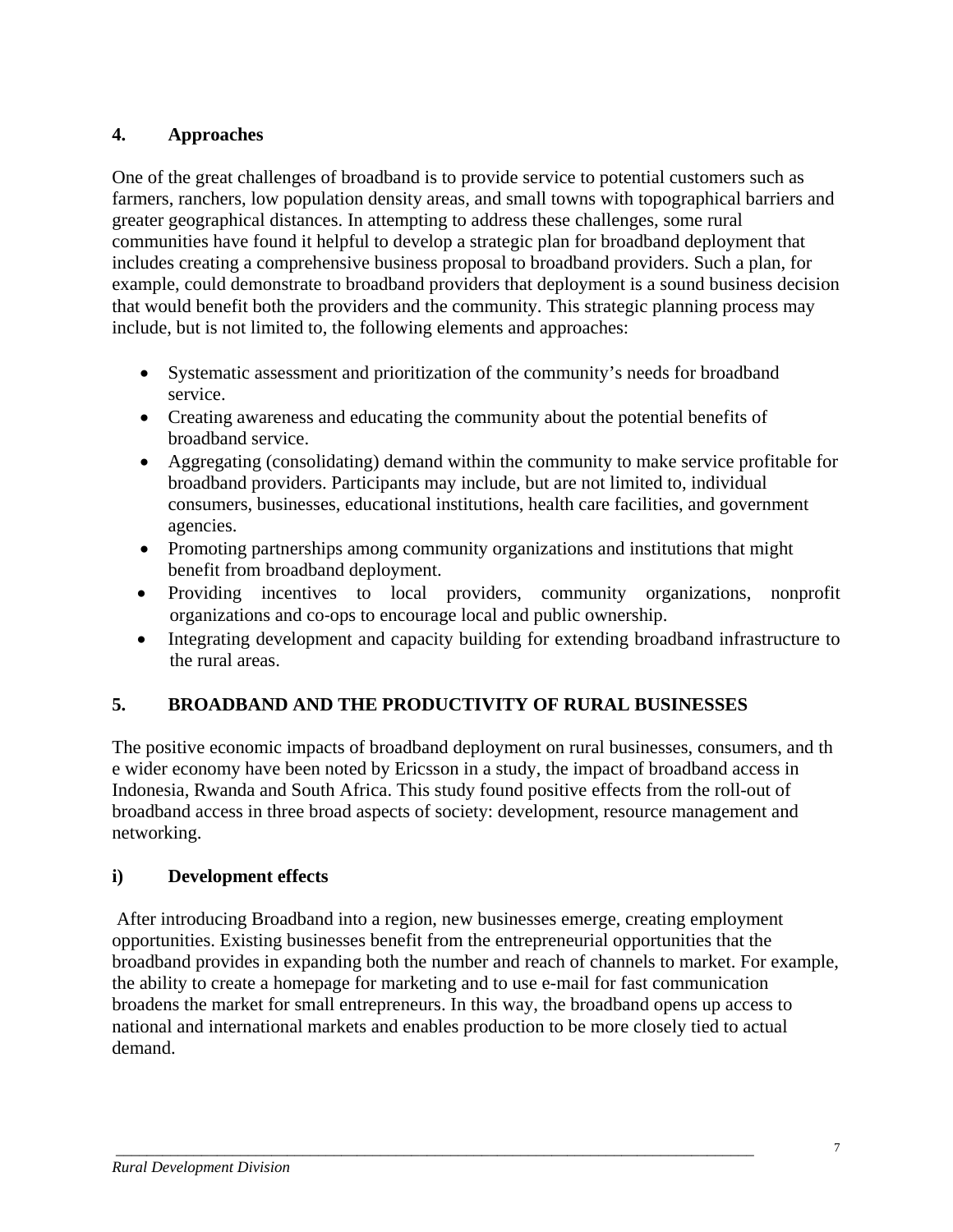Broadband also provides even the smallest businesses with access to market information and trends – helping them to refine their product development and production activities and their competitive positioning. For many service businesses, such as travel agencies, broadband access has become a prerequisite for efficient operations.

For individuals, broadband opens up a vast pool of knowledge and information that can help them set up a business, run their existing businesses better, enhances their learning and find employment. With improved access to news, current affairs and political developments, individuals feel more involved and can have a greater voice in regional and national affairs. The greater sense of involvement and engagement with social, economic and political life helps ensure a stable environment for development.

### **ii) Resource management effects**

With broadband access, organizations can make more efficient use of resources through faster, more efficient communication, information handling and administration. By using the internet and e-mail, there is less need to travel to deliver or collect documents. Time is freed up to develop a business or public services, and the decision-making process is speeded up. Overall, businesses become more competitive and service to customers and citizens is improved.

Broadband enables individuals to manage their lives more efficiently. They can access information without having to visit libraries, send e-mails instantly instead of having to wait for the mail to be delivered – particularly useful where formal postal addresses are uncommon – shop online, perform financial transactions and look for work without having to travel. People enjoy greater convenience and control over their finances and the prices they pay for goods and services.

Rural people are using broadband to save fuel in Newzeland. They are increasingly turning to the broadband options in response to rising fuel costs. The Farmside Contact Centre experienced a 97 % increase in rural broadband according to report of rural broadband provider. They realized that they can save money by using the broadband for errands that have traditionally required a personal trip, like banking, shopping, vehicle registration, study or even doing tax returns.

### **iii) Networking effects**

Broadband has the potential to help people with a common interest or purpose to find, build and maintain social networks, whether they are entrepreneurs, co-workers, villagers, school children or simply friends. People are quick to learn how to use the internet to spread knowledge and share inspiration for business and personal development.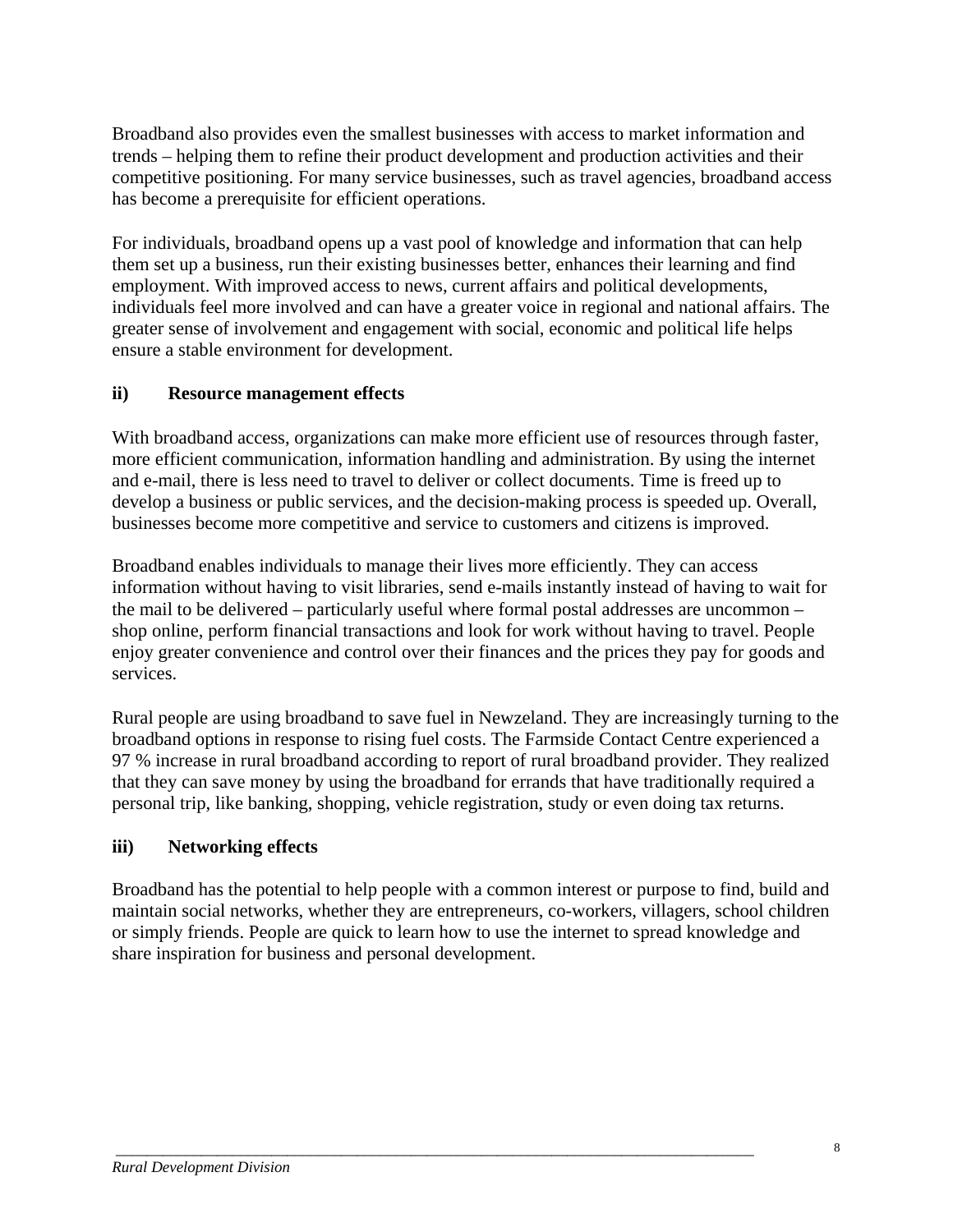## **6. WHAT'S BEING DONE NATIONWIDE (CANADA)?**

#### **Canada's Broadband Policies**

The Canadian government established the National Broadband Task Force in January 2001. The task force was to map out a strategy with the goal of ensuring that broadband services are available to businesses and residents in every Canadian community by 2004. Given that Canada was already a world leader in the provision of broadband technology, the task force decided that their focus could be best spent on developing strategies to make broadband services available to regional and remote geographical communities.

 It was decided that market forces alone would not be able to achieve coverage in these areas by 2004. The combined efforts of governments, the private sector and the communities themselves would be required to achieve this goal. The work of task force resulted in 'Broadband for Rural and Northern Development Pilot Program' and the 'National Satellite Initiative'. This pilot program was designed to assist communities without broadband access. Towns without access to DSL or cable modems were eligible to receive funding with preference given to First Nation, northern, rural and remote communities.

Following are some examples of broadband projects that are being implemented in various provinces of Canada:

#### **SuperNet in Rural Alberta: Going Where Others Don't**

**Alberta SuperNet**, one of the largest Internet Protocol networks in the world, is an ultra high speed performance network connecting over 429 communities in both urban and rural Alberta. It provides direct connectivity to 4,200 Alberta provincial government, learning, health, library and municipal facilities. The most popular method of doing this is wireless high speed Internet which provides access over a large area without the need to trench cables. More importantly, SuperNet was primarily a rural Alberta community initiative.

GOA initiated a proposal to make global connectivity available to all rural or urban community in Alberta in 2001. Two companies were contracted to build this network: Bell West built the southern half and Axia Supernet built the northern half. This plan uses an open access model which creates a competitive environment for service providers who want to deliver ultra highspeed services, including Internet access, to their retail and business customers especially those who reside in rural areas.

Generally, telecommunications service providers have been unable to provide services in rural communities, for economic reasons. The potential number of broadband users in a small centre usually isn't enough to justify installing costly broadband telecommunications infrastructure. Eliminating the "digital divide" that separates urban high-speed-users from rural users, and providing all Albertans with the opportunity to participate in and prosper from the knowledge economy was a priority of the Alberta government.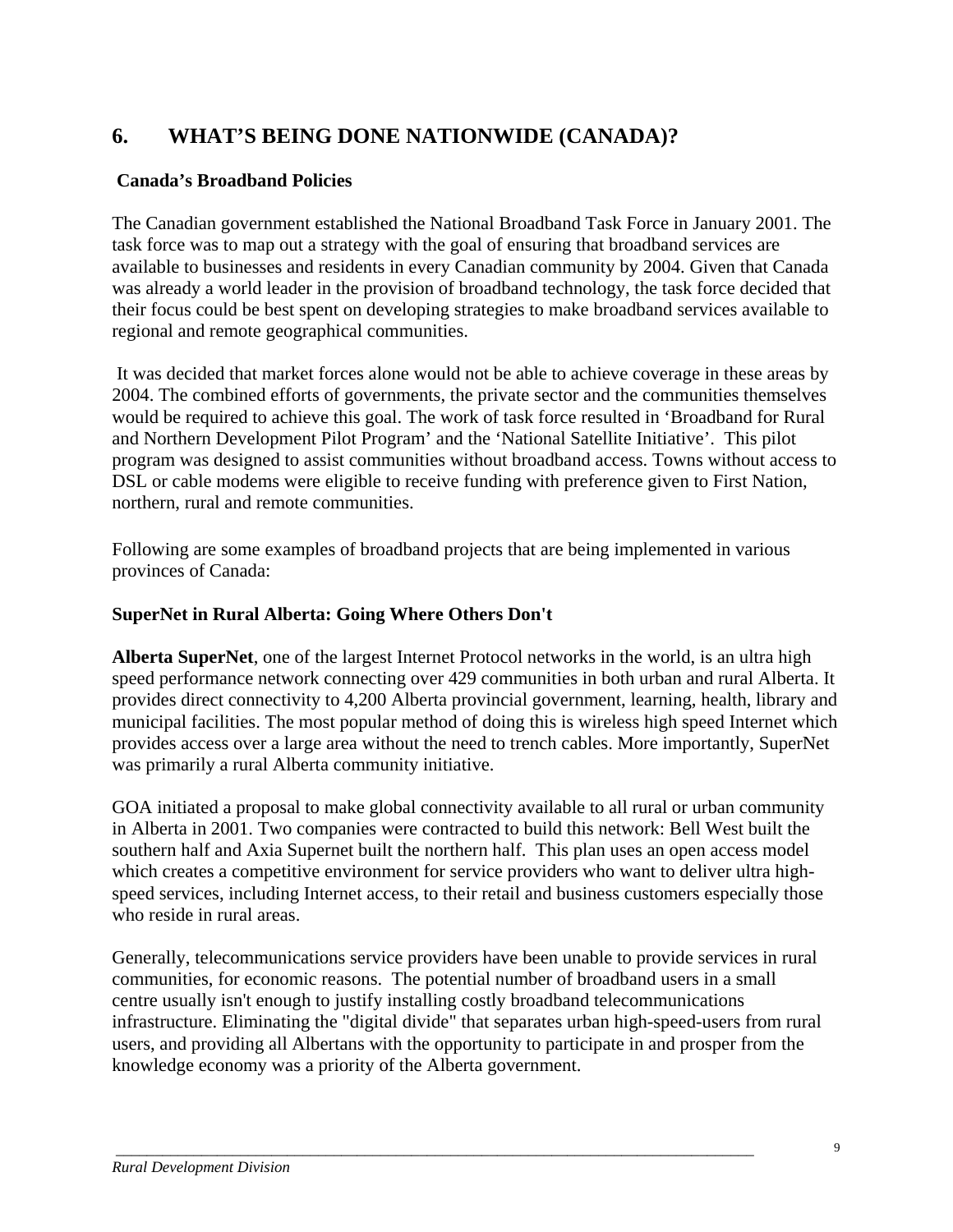Service providers completed an agreement to provide access to high-speed internet for rural residents and small businesses and they connected 1,300 healthcare facilities, 2,300 schools, 311 libraries, 200+ small urban municipalities. Furthermore, First Nations, Treaty 6, 7 and 8 have also connected 157 education facilities, 95 schools and 44 Federal Health Care Facilities and 8 Metis Settlements.

Alberta SuperNet is designed to be self-sustaining, Revenue generated by SuperNet customers including government offices, schools, health facilities, libraries and municipal government offices, as well as Internet service providers (ISPs) and application service providers (ASPs) will be applied to the operation and maintenance of the network.

#### **Opportunities offered by Alberta SuperNet**

Alberta SuperNet is a pathway that lets government, educators and health care workers share and deliver information and services province-wide, faster than ever before. Moreover, broadband capabilities have provided many rural Alberta businesses with the opportunity to expand their marketing, service and production horizons. High-speed applications - such as videoconferencing, VPNs (Virtual Private Networks) and data services, including backup services, distributed databases, office and financial applications are helping businesses function more efficiently and profitably, from anywhere in the province.

### **Rural Benefits**

Rural Albertans are experiencing the benefits of the Alberta SuperNet:

- a) by their children participating in interactive learning experiences at schools.
- b) at the local government office, where programs and services are delivered more efficiently and economically.
- c) at the community clinic, where a real-time records transfer saves a tedious, possibly dangerous delay.
- d) at the town library, where a quick web surf answers those difficult questions, or puts you instantly in touch with an old friend.

### **Churchill, Manitoba and Parrsboro, Nova Scotia**

A study conducted in Churchill, Manitoba and Parrsboro, Nova Scotia from June - August 2005 by researchers from Brandon University, Dalhousie University, Mount Allison University and Strategic Networks Group Inc., provided information on the economic impacts of broadband access and usage.

Overall, the return on investment of broadband in Churchill and Parrsboro was positive. The critical impact identified in the research in Churchill and Parrsboro was employee, employer and community resident retention. Whether it was the family farm operator that could not deal with e-government files and forms or the Bed and Breakfast operator that lost customers because there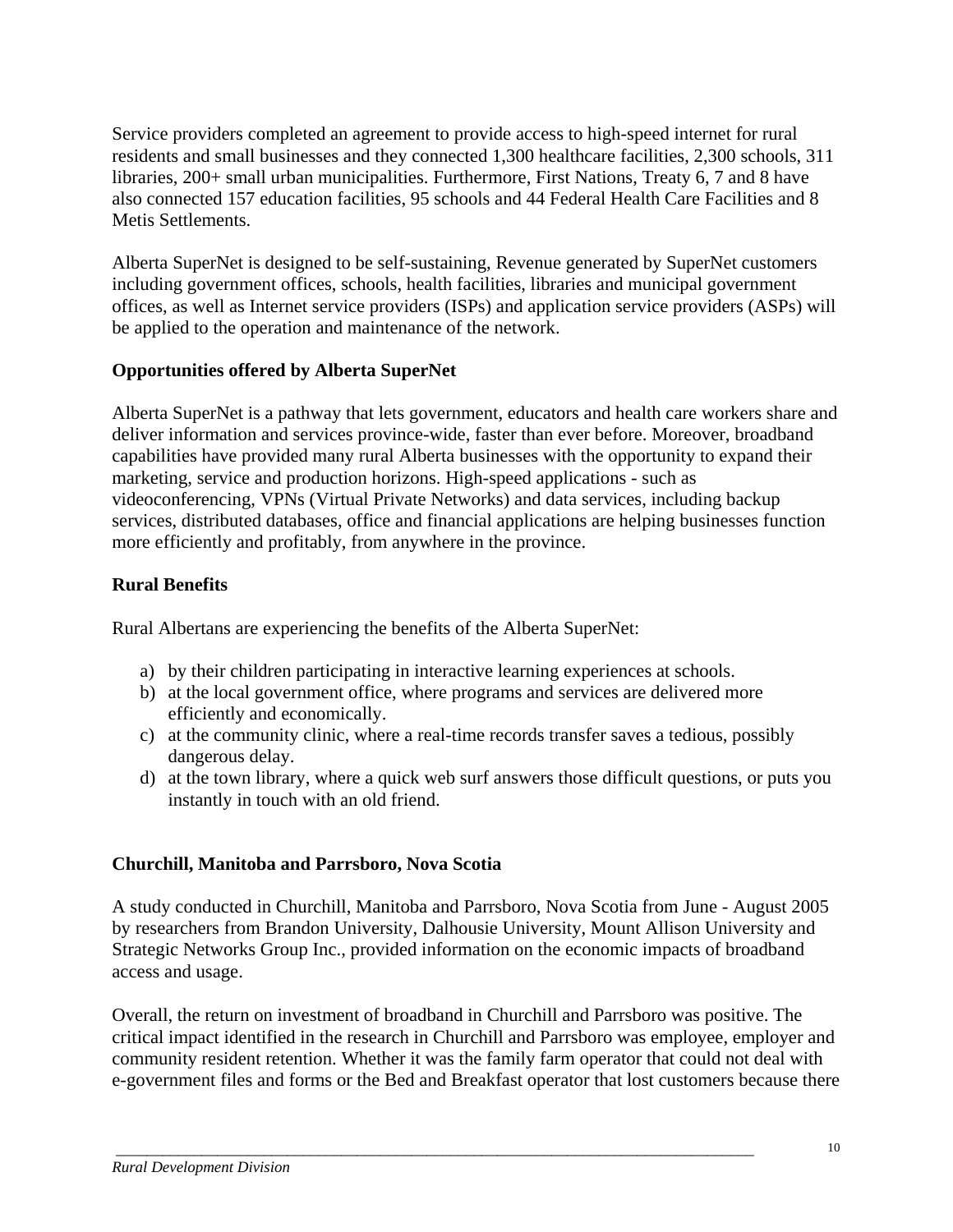was no broadband access for them or the tour or theatre company that could not sell efficiently without the Internet, all saw positive gain once broadband was made available.

### **Rural Ottawa Goes Wireless:**

Rural residents of Ottawa will soon be hooked up to the information superhighway. Like most rural areas, Ottawa's rural regions have a low population density, increasing the cost of providing DSL or cable broadband services due to large capital infrastructure costs. A Motorolabased fixed wireless broadband platform has been selected to cover the entire rural Ottawa market. The City of Ottawa identified broadband as an economic enabler in 2002 and adopted the following Multi-Pronged Broadband Strategy to:

- Increase broadband availability / through demand aggregation
- Build awareness of broadband benefits and availability
- Aggregate demand to encourage providers to invest in required broadband Infrastructure
- Support for grassroots organizations, community by community
- Facilitate groups, public meetings & liaison with broadband providers
- Building awareness of both the availability and the benefits of high speed Internet, Website, etc.

#### **New Brunswick**

Broadband access offers many possibilities for rural New Brunswick. Impacts of its adoption and use depend on how individuals decide to use this tool. Rural areas of the province have many development challenges including high rates of out migration, lower levels of education, lower income, higher percentages of older citizens as compared to urban areas, as well as the presence of single industry communities.

In March 2006, the NB Universities Broadband Research Consortium completed a preliminary study of broadband adoption, use, and impacts in rural New Brunswick. The purpose of the study was to advance understanding of the current state of broadband use in rural New Brunswick. The main objectives of the research with respect to social aspects were:

- to identify and measure (where possible) the social transformational changes that can be attributed to the uptake of broadband technologies within communities;
- to increase Canadian research capacity and expertise in the area of measuring impacts of broadband infrastructure in communities;
- to develop a body of knowledge which will guide and support future policy and program decisions and directions; and
- to develop accessible, relevant, and useful research results for the communities as well as other key stakeholders.

The study showed that 51% of respondents had Internet at work and most have high speed. 41% use the Internet "most days" at work. 90% respondents used their high-speed connection at home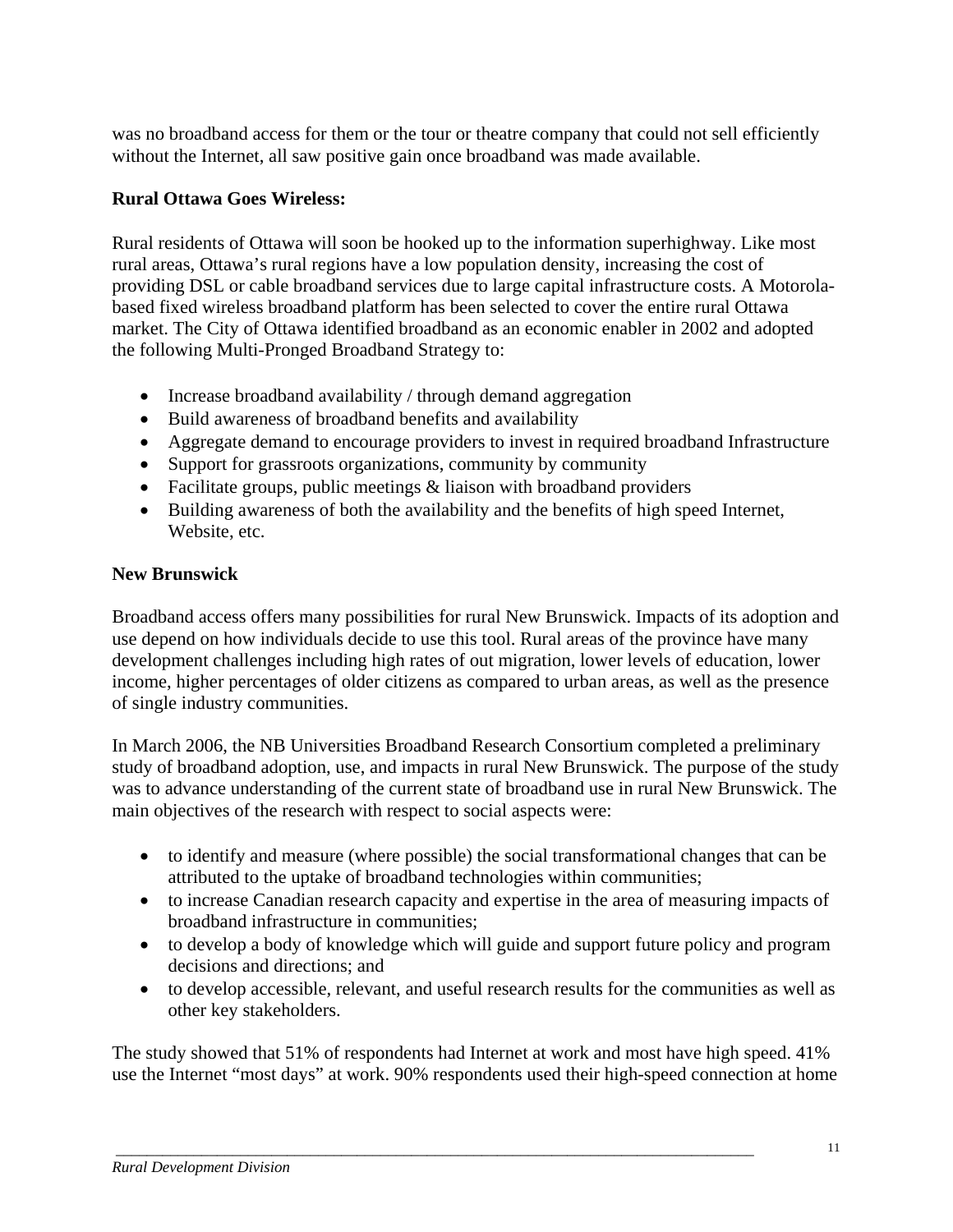chiefly for personal use. Other uses also include educational ones, paid work, accessing office networks and files, and much more.

42% respondents who have high-speed Internet use their connection to search for a variety of information including hobbies and interests, for information about events in and out of their local area, health concerns, jobs, educational opportunities, travel and tourism information, professional services, government services and real estate values.

Following are some other aspects of broadband use:

#### *On-line Purchases*

Since subscribing to high-speed Internet, some respondents have purchased a digital camera (47%), a web cam (35%), a new computer (33%), a USB key (29%), a photo printer (28%), a wired or wireless router / switch / hub (22%), an iPod or an MP3 player (14%), an LCD computer Screen (12%), a telephony headset (11%), a digital video camera (11%), a scanner (11%), and a wireless network card (9%). Four respondents indicated that they have a home based business with only one launching a home-based business since subscribing to broadband services. Furthermore, two respondents indicated that subscribing to broadband had a positive financial impact on their home based-business.

#### *Positive Changes*

Respondents of the household survey enumerated the positive changes in their lives. Their answers mainly show the importance of the high speed in performing operations and saving time from traveling to the bank, library, travel agency, as well as keeping contact and communicating with relatives and friends. Their answers are summarized in the following list.

- Fast access to the information Trip savings
- Access to online newspapers Online banking services
- Online payment Online purchases
- Entertainment Fast downloading of music and documents
- Telephone line is always free Working from home
- 
- Communication using in addition to the traditional way, email, webcam, videoconferencing
- E-Learning, research for kids school projects, no need to go to the library
- Rapidity to do multi-purpose tasks at a time

#### **British Columbia**

**NetWork BC – Connecting Communities** is described as a digital divide initiative by the British Columbia provincial government. It is designed to leverage the purchase of telecommunications services by the public sector, to bring services to rural and remote communities. Telecommunications vendors that wish to sell telecommunications services to the provincial government are required to include solutions for under-served communities. A community engagement strategy has been developed by NetWork BC. Network BC staff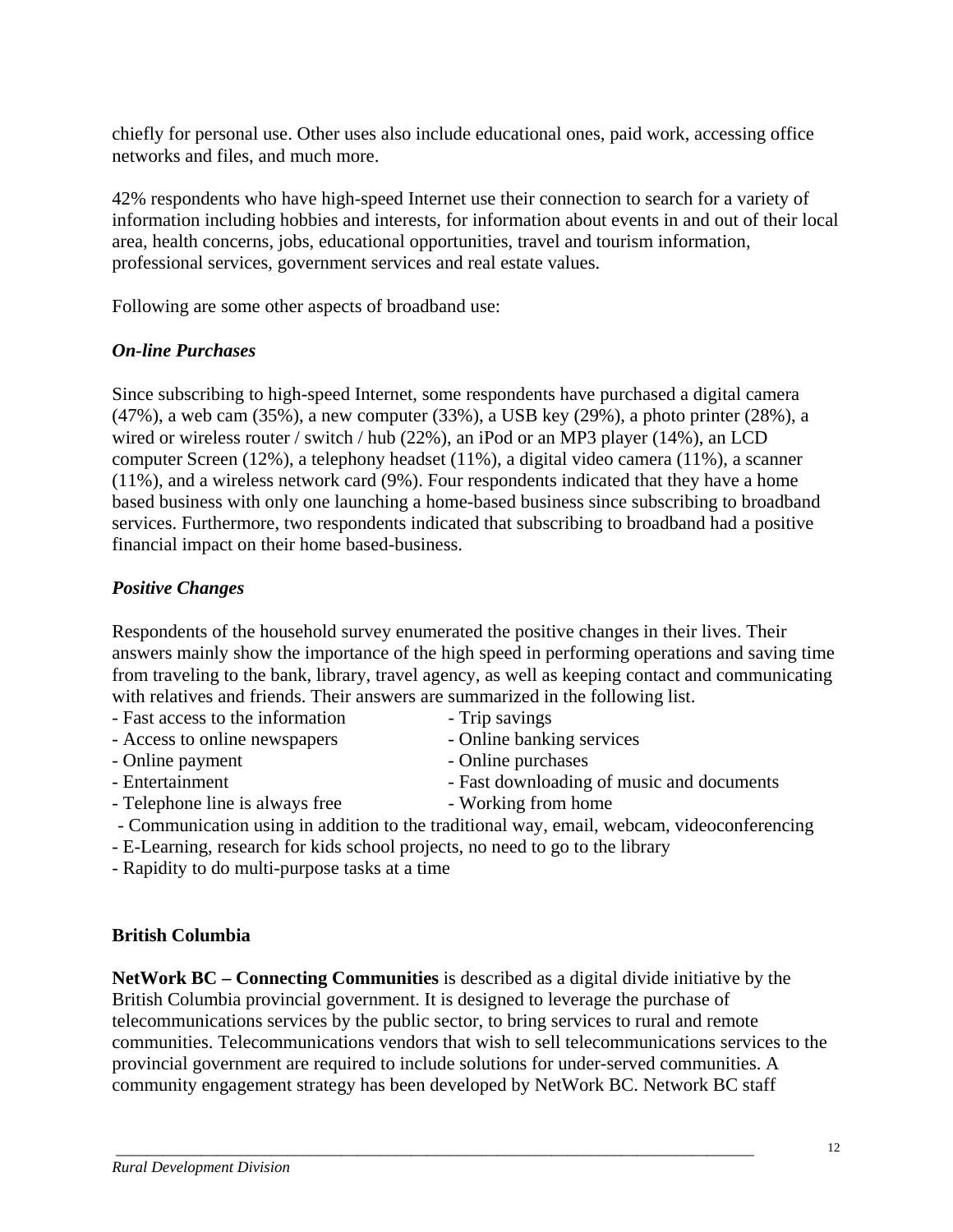members are available to work with TELUS and community champions to make sure that communities are ready to benefit from broadband when it arrives in their community.

Alberta has a Memorandum of Understanding on Rural Development with BC. Possible adoption/evolution approaches could be facilitated through that agreement.

# **7. WHAT'S BEING DONE IN OTHER COUNTRIES?**

### **Australia**

Broadband is improving the economic and social opportunities for rural Australia. It is enhancing communications, providing better access to government and health services, and giving new educational and business opportunities to residents. Australian Government programs have enabled the rollout of enhanced broadband infrastructure necessary for delivering essential services in rural Australia and opening up new markets.

The bulk of the Australian population lives in large cities and towns where a variety of broadband delivery mechanisms is or could be made available. While Australia's rural and remote population is relatively small in number, it is distributed over vast areas. Coupled with sometimes challenging terrain and hostile natural environments, this vast area restricts the use of wire-based technologies, to the customer's premises, and predisposes the solution to one that is wireless based.

The Australian Government committed \$1.1 billion in July 2006 for the Connect Australia package. Their goals are: the rollout of affordable broadband to people living in regional, rural and remote areas; extend mobile phone coverage; build new regional communications networks; and set up telecommunications services for remote Indigenous communities.

In addition, the Australian Government announced a new National Broadband Network plan in April 2009. According to plan the Australian Government will establish a company that will invest up to \$43 billion over the next eight years to build and operate a wholesale-only, open access National Broadband Network. The new network will provide fibre optic to the home and workplace, supplemented with next generation wireless and satellite technologies to deliver superfast broadband services. This new super fast National Broadband Network, built in partnership with the private sector, will be the single largest nation building infrastructure project in Australian history.

### *Specifications:*

This new National Broadband Network will:

 $\triangleright$  Connect 90 percent of all Australian homes, schools and workplaces with optical fibre (FTTP), providing broadband services to Australians in urban and regional towns with speeds of 100 megabits per second - 100 times faster than those currently used by many households and businesses.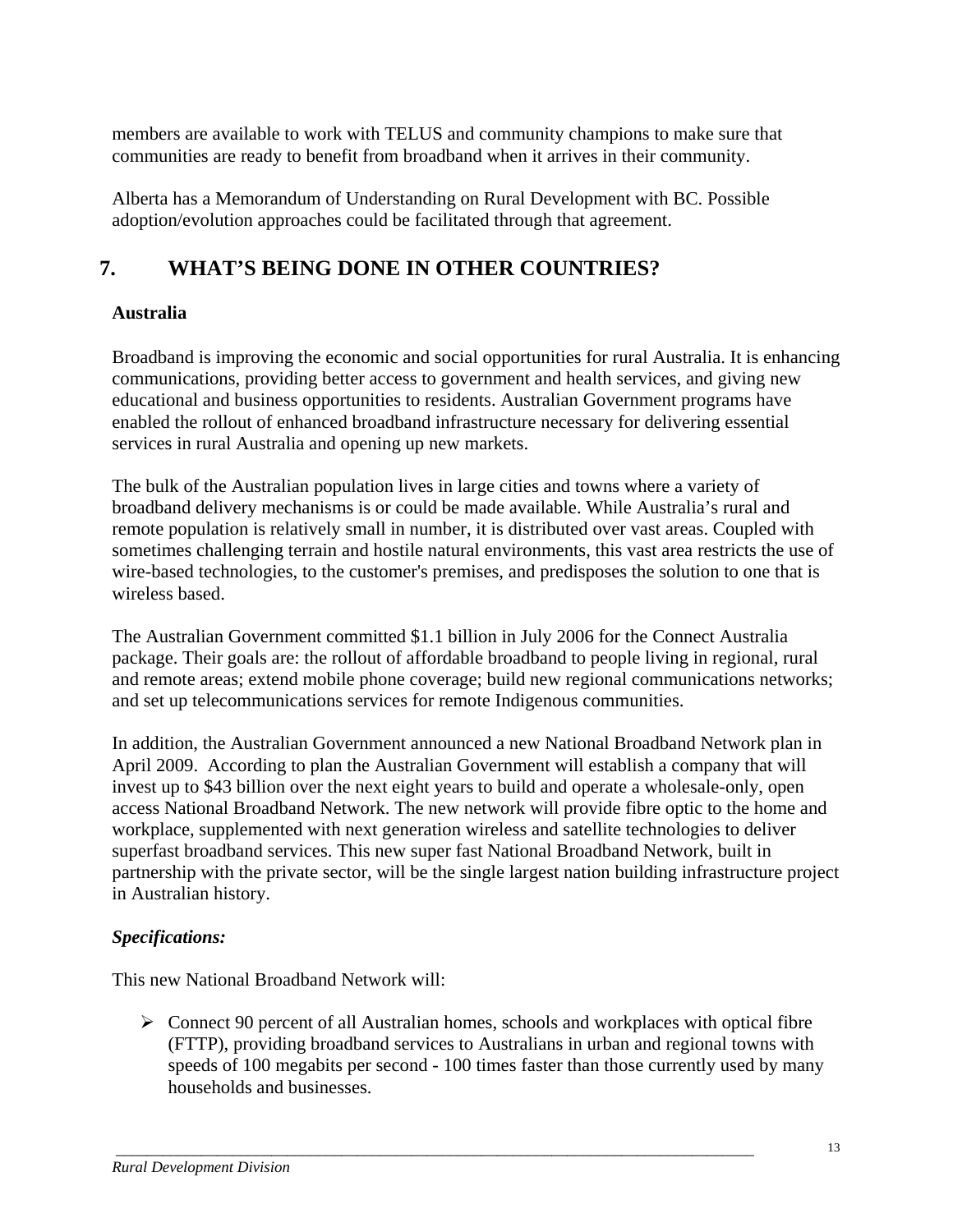- $\triangleright$  Use next generation wireless and satellite technologies that will be able to deliver 12 megabits per second or more to people living in more remote parts of rural Australia.
- $\triangleright$  Be able to provide high quality voice, data and video services including symmetric services such as *[high definition](http://en.wikipedia.org/wiki/High-definition_video) [video-conferencing](http://en.wikipedia.org/wiki/Video-conferencing)*.
- $\triangleright$  Have a uniform pricing structure, regardless of customer location
- $\triangleright$  Directly support up to 25,000 local jobs every year, on average, over the 8 year life of the project. At its peak, it will support 37,000 jobs.

To facilitate the roll-out of the National Broadband Network, the Government will establish a company to build and operate the National Broadband Network on a commercial basis. The Government will introduce legislation for governance, ownership and operating arrangements for the wholesale-only National Broadband Network Company, and the access regime to facilitate open access to the National Broadband Network for retail level telecommunications service providers. Furthermore, the Government will introduce legislation to expedite the deployment of fibre optic networks to the home and workplace, including:

- requiring that greenfield estates that receive planning approval from 1 July 2010 include fibre optic networks to the home and workplace.
- simplifying and expediting land access arrangements for fibre optic roll-outs to the home and workplace, and improving access to poles, ducts and other essential infrastructure for fibre optic roll-outs to the home and workplace.

The Government will also seek to reduce the costs of deploying fibre optic networks to the home and workplace by:

- allowing optical fiber to be rolled out overhead on existing poles.
- allowing tele-communications carriers access to poles, ducts and pipes of other utilities, where technically feasible, for installing fibre optic infrastructure, and
- **improving access to information about the location and availability of poles, ducts and pipes.**

### *Plan of action:*

To turn its vision into action the Government of Australia will immediately:

- Commence an implementation study to determine the operating arrangements, detailed network design, ways to attract private sector investment—for roll-out early 2010, and ways to provide procurement opportunities for local businesses.
- **Implement measures to address 'black spots' through the timely rollout of fibre optic** transmission links connecting cities, major regional centres and rural towns - delivering improvements to telecommunication services in the short term.

 *\_\_\_\_\_\_\_\_\_\_\_\_\_\_\_\_\_\_\_\_\_\_\_\_\_\_\_\_\_\_\_\_\_\_\_\_\_\_\_\_\_\_\_\_\_\_\_\_\_\_\_\_\_\_\_\_\_\_\_\_\_\_\_\_\_\_\_\_\_\_\_\_\_\_\_\_\_\_\_\_\_\_* 

• Commence a consultative process on necessary changes to the existing telecommunications regulatory regime.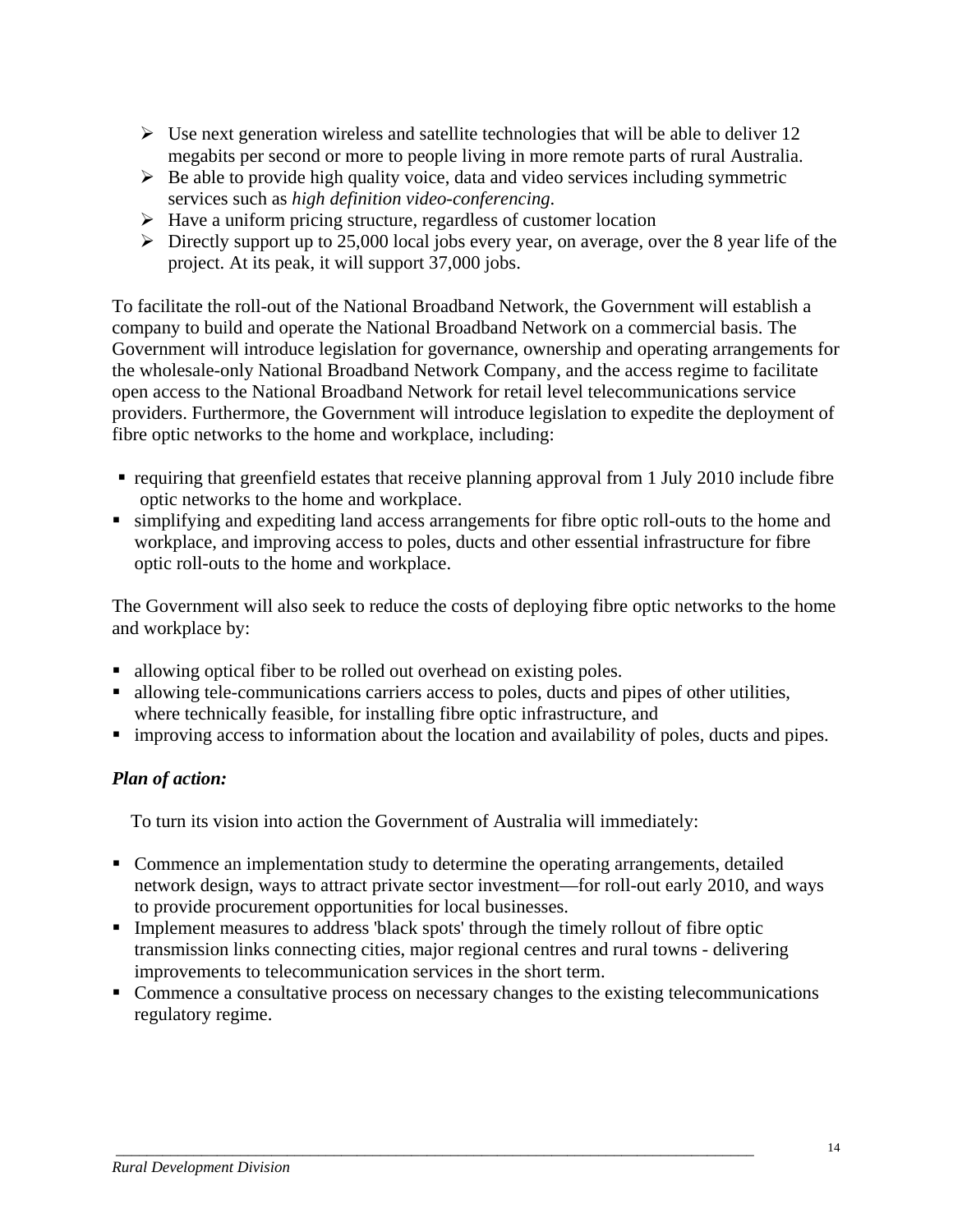#### **USA and Broadband**

Currently, the United States ranks 17th in broadband penetration and its penetration rate is 47 percent. While rural America lags the rest of the nation in broadband penetration. A 2008 study by the Pew Internet & American Life Project shows that less than a third of rural Americans have broadband in the home. The current market driven policies for the build out of broadband do not adequately serve rural communities.

Rural America is vast and diverse and about 20 percent of the population lives in the countryside on 80 percent of the nation's land. Rural areas are by definition geographically dispersed and less densely populated than urban areas, making delivery of public services like broadband more challenging. Resultantly, as many of their fellow citizens in more densely populated parts of the country go online for work, education, entertainment, healthcare, civic participation, and much more, too many rural Americans are being left behind. Rural governments and businesses are missing opportunities to function more efficiently and effectively.

#### *US Government Programs*

The Rural Utilities Service, under the United States Department of Agriculture (USDA), runs "Rural Development Telecommunications Program" to increase broadband for rural residents and businesses. The program provides loans to companies that are willing to provide broadband to rural communities. Since the beginning of this program in 2003, over \$658 million in loans have been allocated for rural broadband development. According to the Department of Agriculture, communication is a very important tool for farmers. The ability to share information concerning a new strain of a disease could save crops and money. The aim of the Agriculture program is to foster growth, create business, and develop critical community infrastructure such as fire, health, and police services.

A Universal Service Fund of nearly \$7 billion was created in 2007 that supports four different programs as follows:

- i. *High Cost Program* to assist customers in high cost rural or insular areas through financial support to telephone carriers, thereby lowering rates for local and longdistance service.
- ii. *Schools and Libraries Program* commonly called the e-rate Program to assists schools and libraries through discounted telecommunications services.
- iii. *Low-Income Program* assists qualifying low income customers through discounted installation and monthly telephone services and free toll limitation service.
- iv. *Rural Health Care Program* assists health care providers located in rural areas through discounts for telecommunications and Internet access services. The discounts are intended to make rural rates comparable to those in urban areas.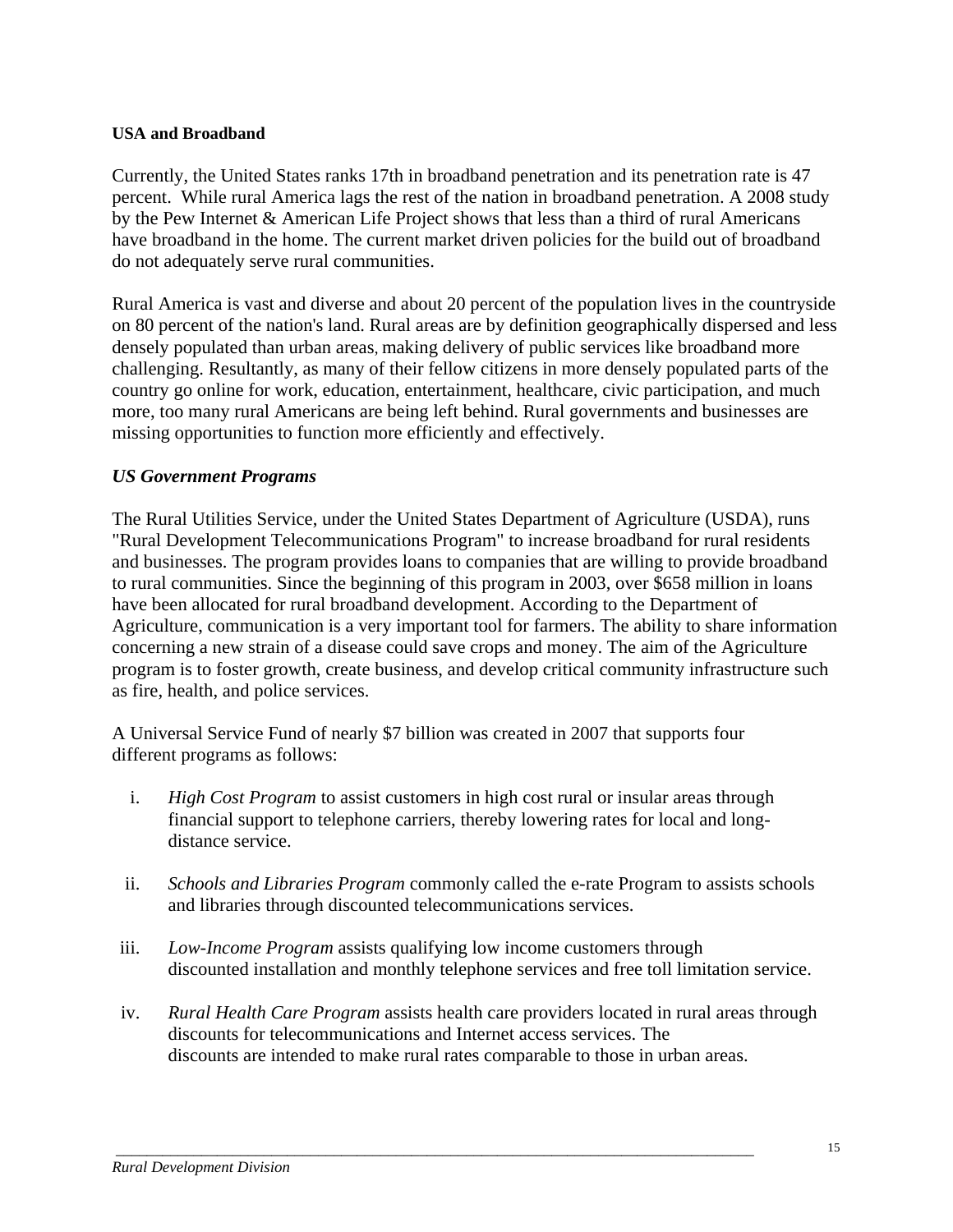Through an American Recovery and Reinvestment Act of 2009 known as the stimulus package, Congress appropriated \$7.2 billion for broadband grants, loans, and loan guarantees to be administered by the USDA's Rural Utilities Service (RUS) and the Department of Commerce's National Telecommunications and Information Administration (NTIA).

The Federal Communications Commission (FCC) and United States Department of Agriculture (USDA) recently announced the launch of a new web site for those in rural America looking to bring the benefits of broadband services to their communities; called the *"Broadband Opportunities for Rural America"*. The new web site combines the expertise and resources of the FCC and USDA into a single, user-friendly site *—* providing information on the different technology platforms that can be used to provide broadband services, government funding for broadband services, relevant FCC and USDA proceedings and initiatives, and data on broadband deployment. In addition, the site provides instructions on how to locate companies already licensed to provide wireless services in or near specific rural communities, as well as helpful links to other government and private resources related to encouraging broadband opportunities in rural America.

#### *State Programs*

A number of states have implemented programs designed to spread broadband access to rural areas, including Mississippi, Kentucky, Virginia, Michigan and Maryland**.** 

#### *ConnectKentucky*

The most impressive increases in broadband adoption have been achieved by Connect Kentucky. ConnectKentucky was launched to organize a systematic process to identify prospective users and aggregate demand to drive infrastructure deployment. ConnectKentucky maps the existence of technology county by county and then mobilizes eCommunity Leadership Teams to identify opportunities for demand in specific sectors (business, local government, education, healthcare, libraries, tourism, community organizations, and agriculture) to attract broadband providers to compete for customers. ConnectKentucky is working community by community, provider by provider to ensure:

- Broadband availability for all Kentuckians, businesses and local governments;
- Dramatically improved usage (adoption) of computers and the Internet;
- Meaningful online applications for local government, businesses, educators, etc;
- Establishment of local technology leadership teams in every county promoting technology growth for: local government, business and industry, education, healthcare, agriculture, libraries, tourism, and community-based organizations; and
- Connect Kentucky works closely and frequently with teams of leaders in each of its 120 counties.

The demand creation side of ConnectKentucky is led by the e-leadership team. In each county, ConnectKentucky has established an e-community leadership team comprised of nine sectors,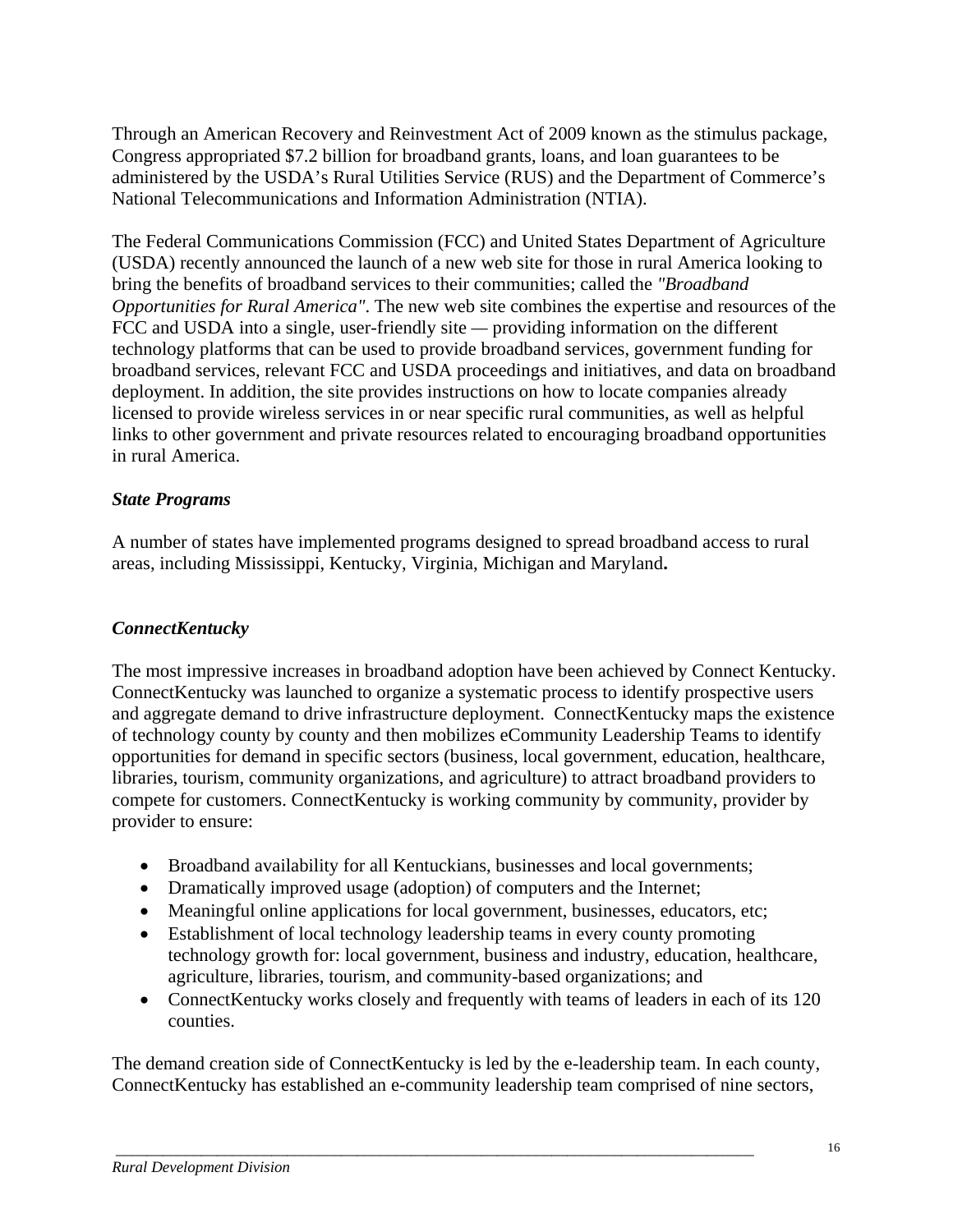such as health care, schools, libraries, etc. Finally, a ConnectKentucky shows each sector how to reach their goals. Each county and each sector in Kentucky has their own unique plan on how to reach their broadband goals. Doing this at the local level is critical because "solutions are as local as the problem".

### **UK**

In 2001 the UK government established its national broadband strategy through its white paper: "Opportunity for All in a World of Change," with a target "for the UK to have the most extensive and competitive broadband market in the G7 by 2005. The UK national and local governments both support broadband infrastructure development in rural areas, and also focus on helping public entities to build networks and aggregate demand–thus guaranteeing a subscriber base for broadband providers. Specifically, the government spent more than \$2 billion on building public sector networks from 2003 to 2006. The funding was made available via the Broadband Aggregation Project (BAP), which was focused on providing key public services with broadband connectivity, including primary and secondary schools and National Health Service clinics.

In addition, from 2001 to 2005, via the Broadband Fund the UK government gave grants of around \$127 million to more than 13 projects. In England, the municipalities of Cornwall, Hampshire, and Yorkshire have set up broadband initiatives. Shropshire is among the one of rural county which took Broadband initiative in 2005.

**Shropshire** is a rural county, and the smallest county council in England in terms of population (280,000). In January 2004, the take-up of broadband in the county stood at 1%. Low demand, coupled with the county's rural nature, and low-density population, meant that broadband providers were reluctant to invest in infrastructure. The Switch on Shropshire project Phase 1 was initially designed to address this issue. However, broadband infrastructure was rolled out to the whole of Shropshire in June 2005.

### *Phase 1*

Raising awareness of the benefits of broadband, support packages (including grant aid to enable businesses to match fund the purchase of broadband connections and training) and 'Broadplaces' were identified as the main objectives of Phase 1. The term 'Broadplaces', is defined as a facility within the heart of rural communities, such as village halls, community centres, or even the local pub, where everyone could access computers and a broadband connection".

*Phase 2* evolved from raising awareness, about the benefits of connectivity, to providing support. It aimed to encourage rural businesses to take advantage of the opportunities afforded by broadband access, and address the digital access divide within rural communities. For small businesses, free advice and grants were offered to exploit web-based development opportunities. Support grants were made available for ICT equipment, including PCs, laptops, servers and printers. Financial assistance was also offered for developing online services, e-commerce strategies or larger-scale commercial activities.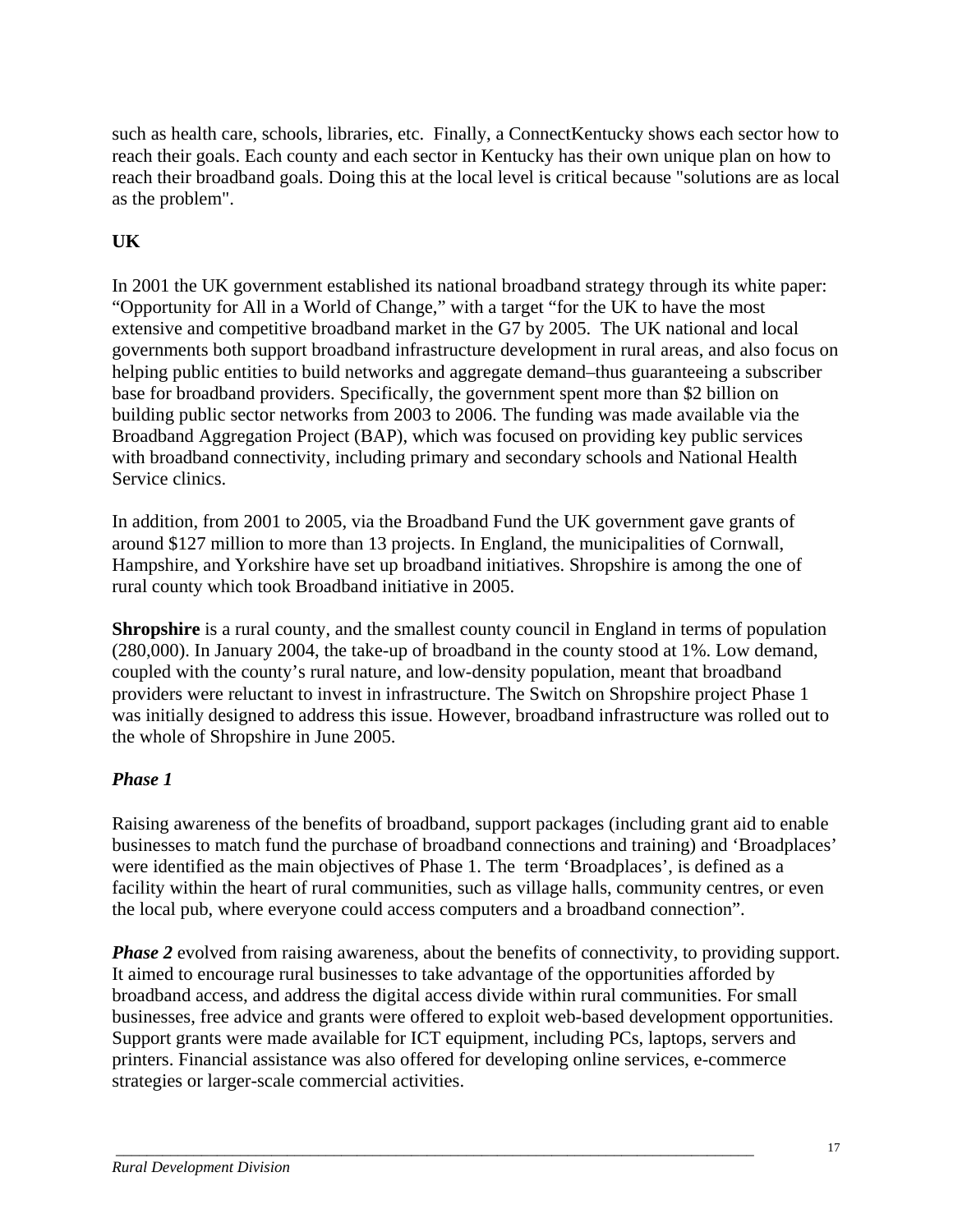Over the two phases, 35 Broadplaces were created. Each was equipped with a basic package of laptops, software and broadband connection, with further equipment (e.g. digital video camera) and software options available. The Broadplaces also offered formal learning classes in partnership with local colleges or training organizations, and ran drop-in sessions with volunteers to help local residents use the technology.

### *The Impact*

Switch on Shropshire is regarded as a major success story, with a community element that captured the imagination of everyone involved. "Shropshire has bridged the broadband gap, from lagging behind regional and national averages in 2003, to take a leading position by 2007.

By January 2007, over 420 active volunteers were involved in providing support across the network. In 2006, 15% of the eligible population of Shropshire used a Broadplace, equating to over 25,000 visits. Businesses also responded strongly – 480 were advised about ICT (7% of eligible businesses), and 250 businesses connected to broadband. Support in the form of ICT equipment was offered to 120 businesses. The work of the Switch on Shropshire project has continued, in relation to both businesses and the community.

### **New Zealand**

New Zealand is a land of just over 4 million people. Of these, nearly three quarters live on the North Island, with over half of the inhabitants living in the five major cities of Auckland, Wellington, Christchurch, Hamilton and Dunedin. Auckland alone now accommodates nearly a third of the country's population. With this mix of densely populated areas and scattered rural communities, the arrival of broadband Internet connectivity created a major economic challenge for the incumbent operators of wired networks.

The New Zealand government has implemented several initiatives to help develop a knowledge society, encourage innovation, build up regional economic development, and improve usage and access to ICT. The most important of these is the Growth and Innovation Framework, which aims to enhance the existing innovation framework, develop people's innovation skills, increase global connectedness, and focus initiatives in areas which can have maximum impact.

### **Spain**

Spain's rural Basque County is leading the way in rural broadband access — with almost all its more than 2.1 million residents with access to broadband connectivity. An innovative government program called KZ@Banda Zabala provides broadband infrastructure throughout the Basque region, covering more than 4,500 square miles. The government venture utilizes a public-private partnership approach. The government provides the communications network, land space, and the customer premise equipment; while the operational maintenance of the project is run by a private telecom company. KZ@Banda Zabala has proven to be a success —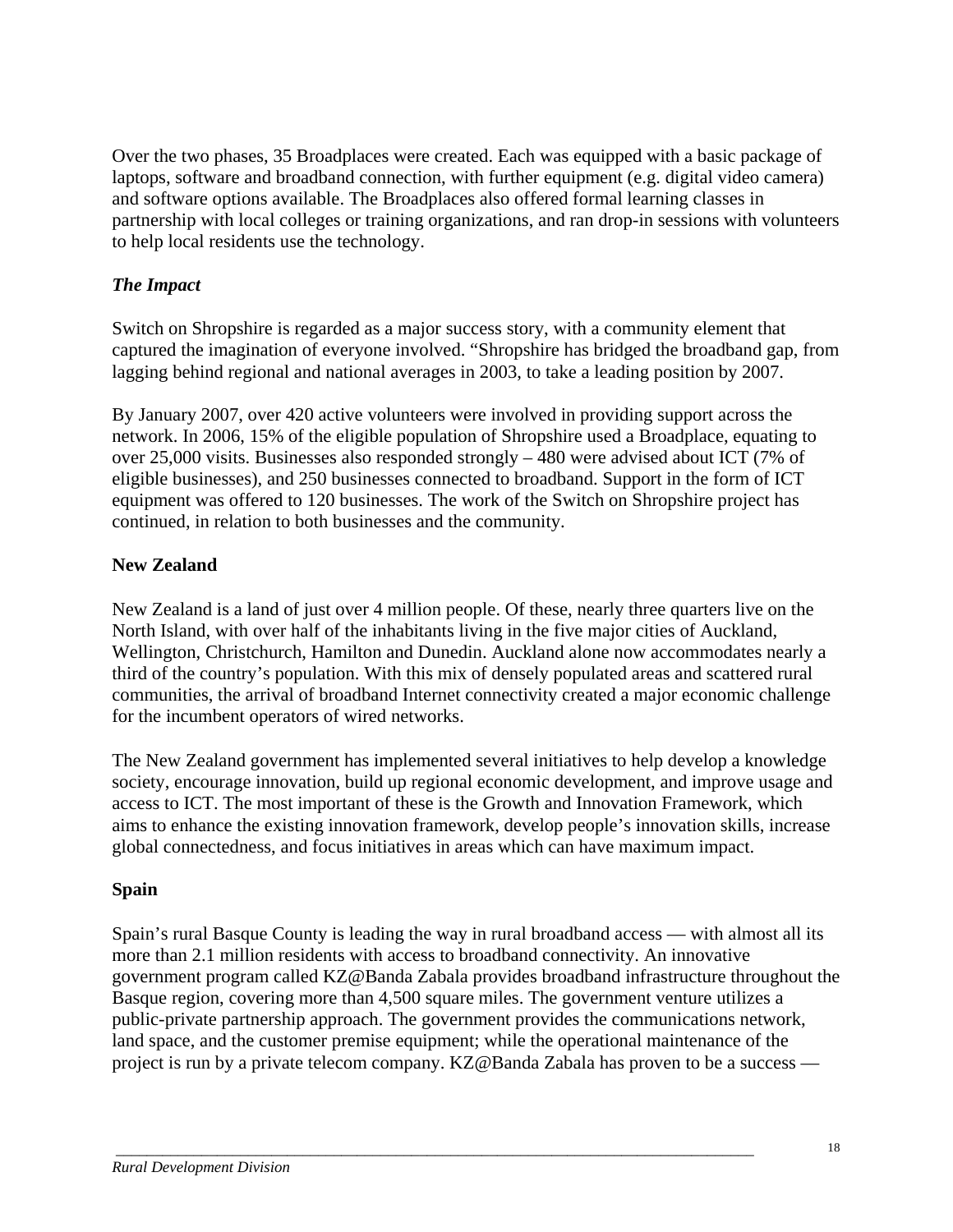many rural schools now have access to broadband; small and medium-sized companies have extended their businesses; new startup businesses have emerged; and tourism is up.

### **Denmark**

In Denmark, Djursland is a rural region located in the middle of Denmark and home to a successful, affordable rural wireless Internet Network — DjurslandS.net — one of the biggest non-commercial rural wireless Internet networks in the world, according to Government Technology. DjurslandS.net could be the answer to leveling the play field and providing affordable broadband deployment in rural areas across the world. What makes DjurslandS.net different is, it is run solely by volunteers — they are passionate about sharing their experience and knowledge to help rural communities around the world build their own wireless networks and bridge the growing digital divide. The group has set up the Djursland International Institute of Rural Wireless Broadband (DIIRWB) to teach the lessons they have learned in building a successful rural wireless community network.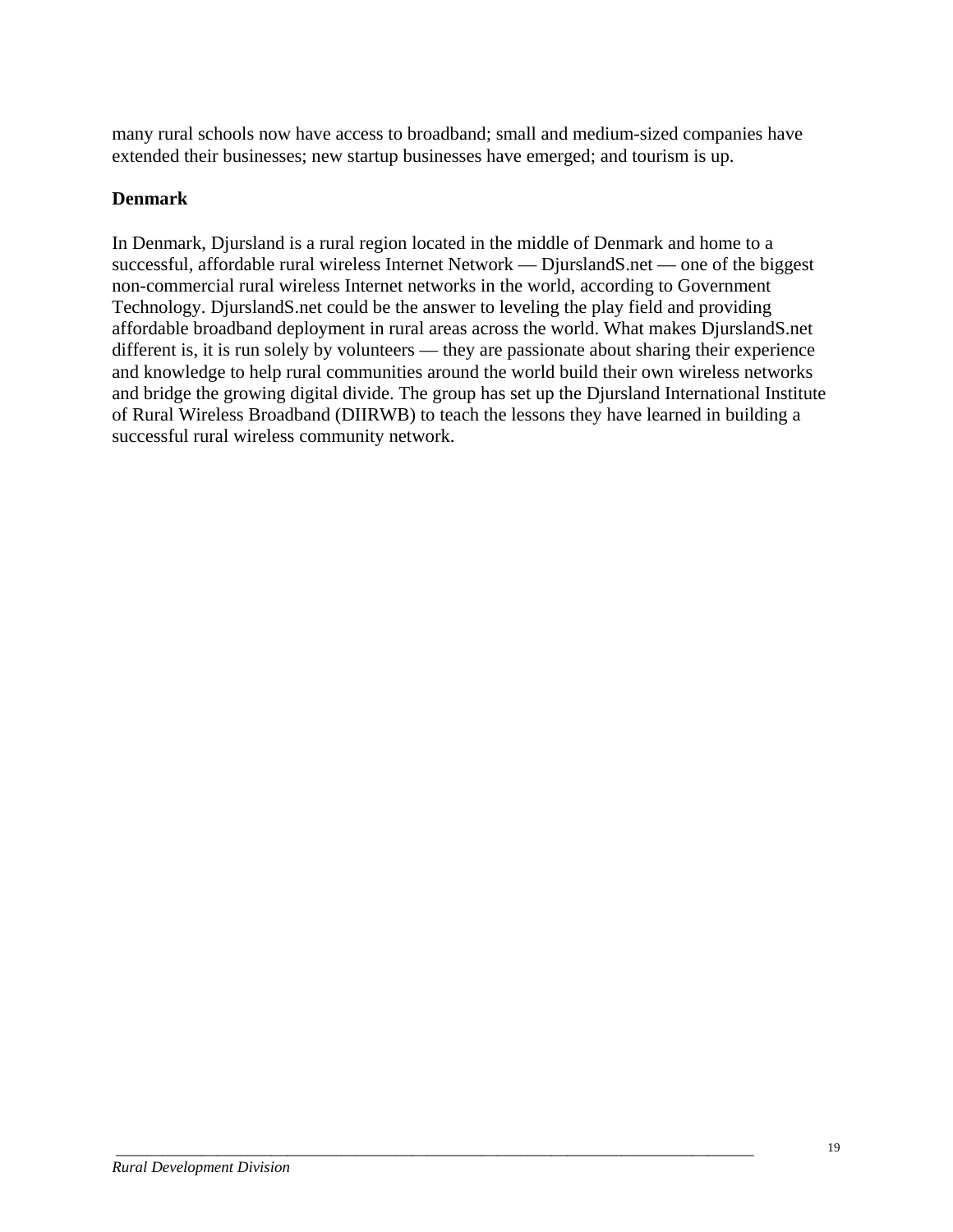### **8. Key Findings**

The domestic and international initiatives highlighted in this report provide valuable information and longitudinal evaluations of the use of broadband in rural areas. The most notable findings from these initiatives are:

- Broadband helps improve economic and social opportunities in the rural and remote areas. Various studies indicate that broadband has a positive impact on the rural economies, businesses, consumers and socio-cultural life.
- A study conducted in 2005 showed an overall positive return on investment of broadband in Churchill, Manitoba and Parrsboro, Nova Scotia.
- Broadband is widely used to get information on events, jobs, businesses, tourism, educational opportunities and government services.
- Broadband has been identified as an economic enabler by the City of Ottawa. A Motorola-based fixed wireless broadband platform has been selected to cover the entire rural Ottawa market.
- The broadband technologies have been adopted in USA, Australia, New Zealand, Denmark and UK for improving the economic and social opportunities in the rural areas.
- Development of a community of broadband users requires more time, support, and investment than is usually anticipated.
- Technology training is a necessary component for adoption and deployment of broadband in rural communities
- The best community developments are led by the community itself specifically those local early adopters and champions – and not by outside enthusiasts or technologists.

 *\_\_\_\_\_\_\_\_\_\_\_\_\_\_\_\_\_\_\_\_\_\_\_\_\_\_\_\_\_\_\_\_\_\_\_\_\_\_\_\_\_\_\_\_\_\_\_\_\_\_\_\_\_\_\_\_\_\_\_\_\_\_\_\_\_\_\_\_\_\_\_\_\_\_\_\_\_\_\_\_\_\_* 

• E-learning is a growing market but e-shopping, communications and entertainment are the primary drivers of domestic broadband take-up.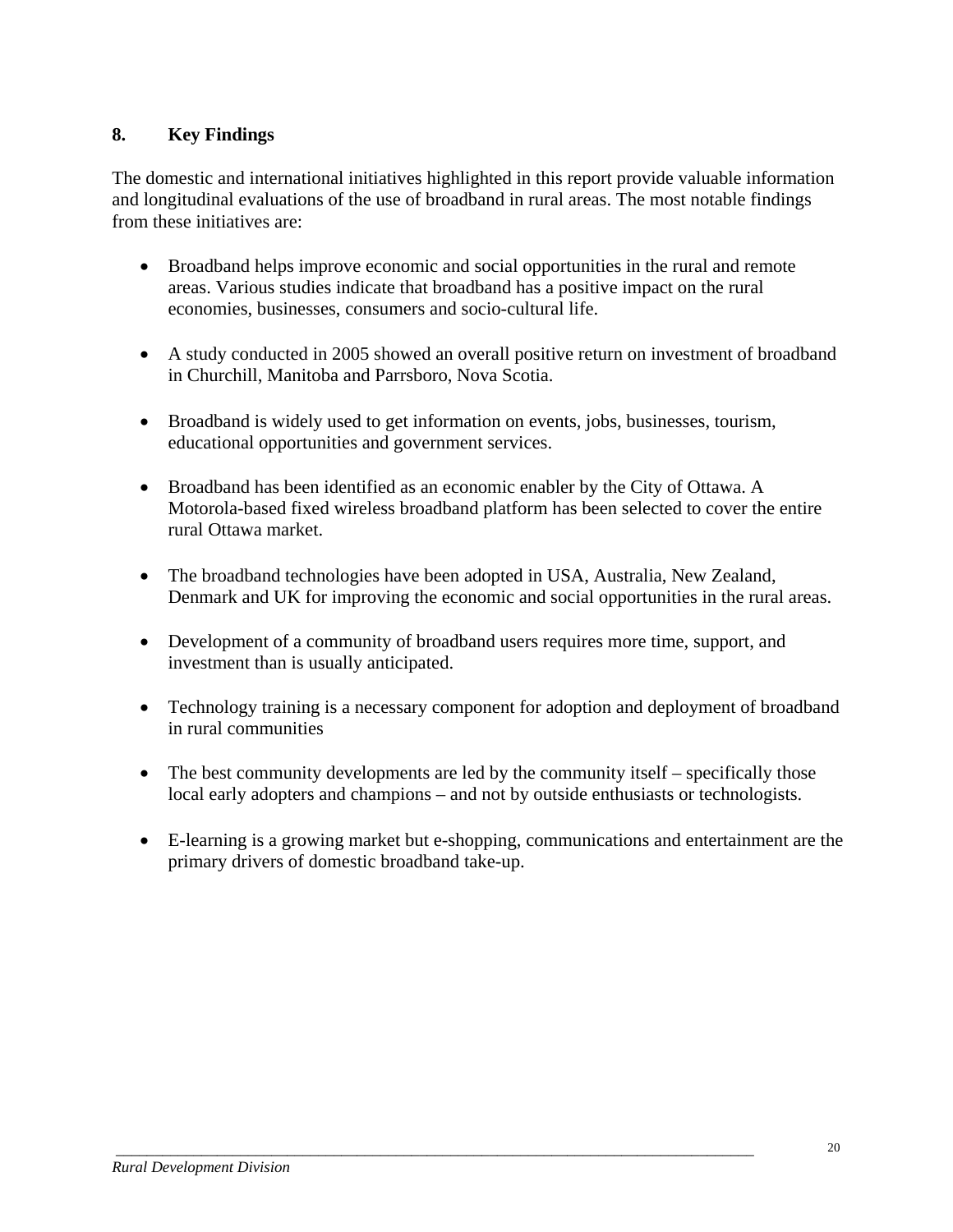### **REFERENCES**

- 1. *Atkinson, Robert D.* The Case for a National Broadband Policy. The International Technology and Innovation Foundation, June 2007.
- 2. *Alliance for Public Technology and Communications Workers of America*, State Broadband Initiatives, July 2008.
- 3. American Recovery and Reinvestment Act of 2009, Pub. L. No. 111-5, 123 Stat. 115 (2009) (Recovery Act).
- *4. Appendix H: United Kingdom May 2008,* (The Information Technology & Innovation Foundation) & "UK National Broadband Strategy," (2004):
- 5. *Bandias, S., & Vemuri, S. (2005).* Telecommunications infrastructure facilitating sustainable development of rural and remote communities in Northern Australia. Telecommunications Policy, 29(2-3 SPEC.ISS.)
- 6. *Crandall, Robert, William Lehr, and Robert Litan*. The Effects of Broadband
- 7. Deployment on Output and Employment: A Cross-Sectional Analysis of U.S. Data. Issues in Economic Policy, Number 6, The Brookings Institution July 2007.
- 8. *Ericsson AB, 2008.* From voice to data: How the internet improves life in emerging markets. [Accessed 14 January 2009].
- 9. *Examples of Current Approaches to Rural Broadband Deployment (As published in the Rural Futures Magazine)* NYS Legislative Commission on Rural Resources.
- 10. *Federal Communications Commission News Release*, FCC Adopts Rules for Unlicensed Use of Television White Spaces. November 4, 2008.
- 11. *Federal Communications Commission WC Docket* No. 0738 Report and Order and Further Notice of Proposed Rulemaking: Development of Nationwide Broadband Data to Evaluate Reasonable and Timely Deployment of Advanced Services to all Americans, Improvement of Wireless Broadband Subscription Data, and Development of Data on VoIP Subs criber ship. Adopted March 19, 2008. Washington DC: June 12, 2008.
- 12. Federal Communications Commission, Consumer & Governmental Affairs Bureau. http://www.fcc.gov/cgb/broadband.html.

- 13. *Lindskog, H., & Johansson, M. (2005).* Broadband: A municipal information platform: Swedish experience. International Journal of Technology Management.
- 14. *Mason & Rennie:* Broadband: A solution for rural e-Learning? Marlin A. & Bruce D. (2006a) Broadband Adoption, Use and Impacts in Eel Ground First Nation, New Brunswick: A Case